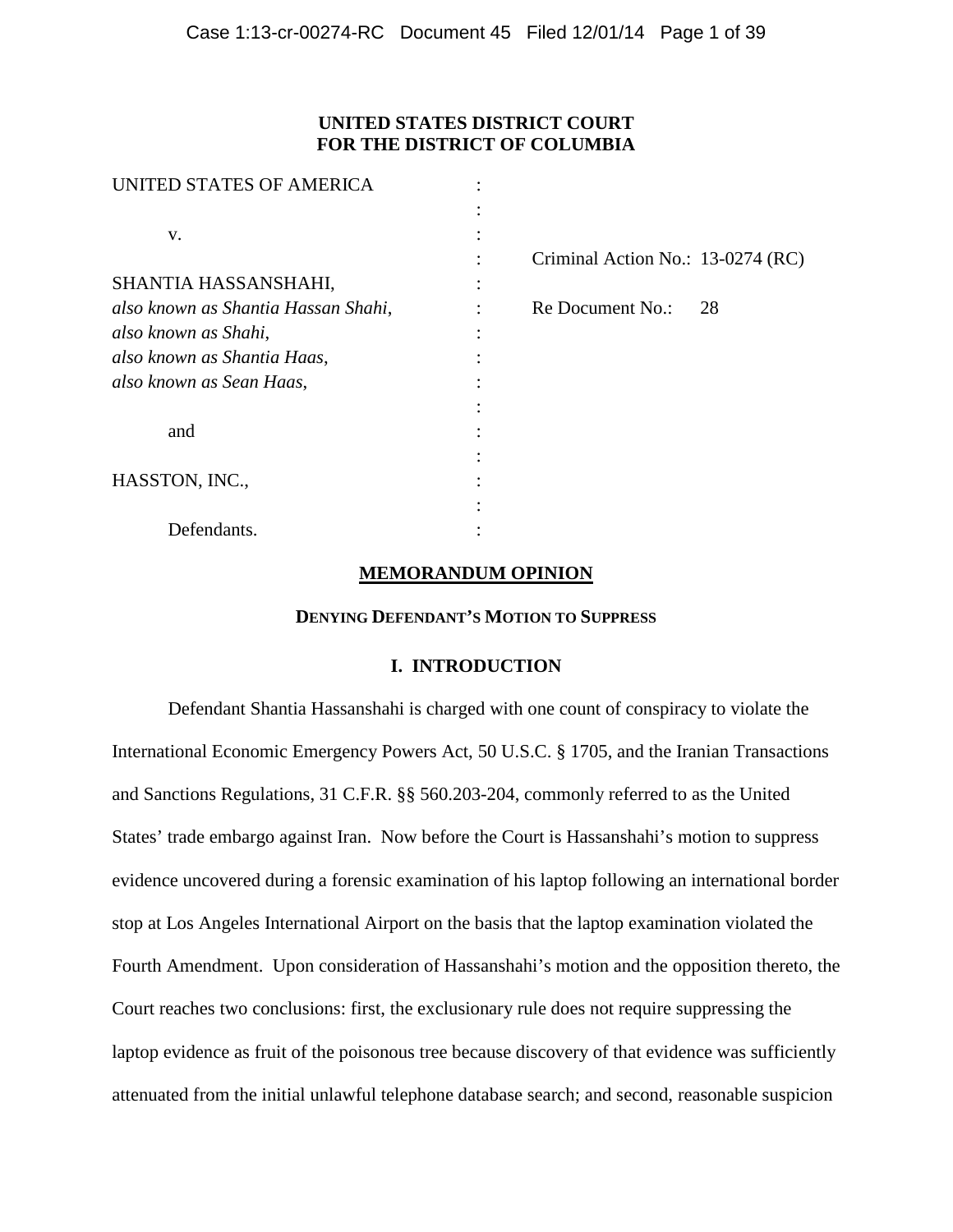existed for conducting the forensic examination after Hassanshahi landed at the airport. Accordingly, the Court will deny Hassanshahi's motion to suppress.

# **II. FACTUAL BACKGROUND**<sup>[1](#page-1-0)</sup>

On August 16, 2011, Homeland Security Investigations ("HSI") received an unsolicited e-mail from a source indicating that the source had received an e-mail from an Iranian known as M. Sheikhi who, on behalf of his Iranian company, sought the source's assistance in procuring protection relays for an Iranian power project. *See* Akronowitz Aff., ECF No. 37-1 ("2d Akronowitz Aff.") at  $\P$  2. The e-mail from Sheikhi to the source contained an Iranian business telephone number and the address for Sheikhi's company in Tehran, Iran. *See id*. An HSI agent used the telephone number associated with Sheikhi to search an "HSI-accessible law enforcement database" in the hope of identifying potential U.S.-based targets engaged in the sale or export of protection relays for use in Iran. *See id*. ¶ 3. The HSI agent's search returned a single telephone record indicating one call between Sheikhi's telephone number and a telephone number with an "818" area code (the "818 number"), which is the area code for Los Angeles, California. *See id*. ¶ 4.

<span id="page-1-0"></span><sup>&</sup>lt;sup>1</sup> The United States of America (the "Government") provides the following facts through affidavits submitted by HSI Special Agent Akronowitz. At oral argument, Hassanshahi objected to the Government's provision of the Akronowitz affidavits by arguing that the affidavits were internally inconsistent and, by implication, unreliable or simply untruthful. The Court is satisfied, however, by the Government's explanation that the first Akronowitz affidavit was prepared to support the criminal complaint and the second, more detailed Akronowitz affidavit was prepared to support the Government's opposition to the motion to suppress. Hassanshahi has provided no legal basis for why the Government was not entitled to submit a supplemental affidavit in response to the motion to suppress, and the Court finds that there is nothing internally inconsistent between the affidavits — the second affidavit merely provides more information about the HSI investigation than the first affidavit, which is not surprising given the different purposes. Finally, the fact that the Government later provided a third, corrected Akronowitz affidavit does not render the earlier affidavits defective or unreliable in their entirety.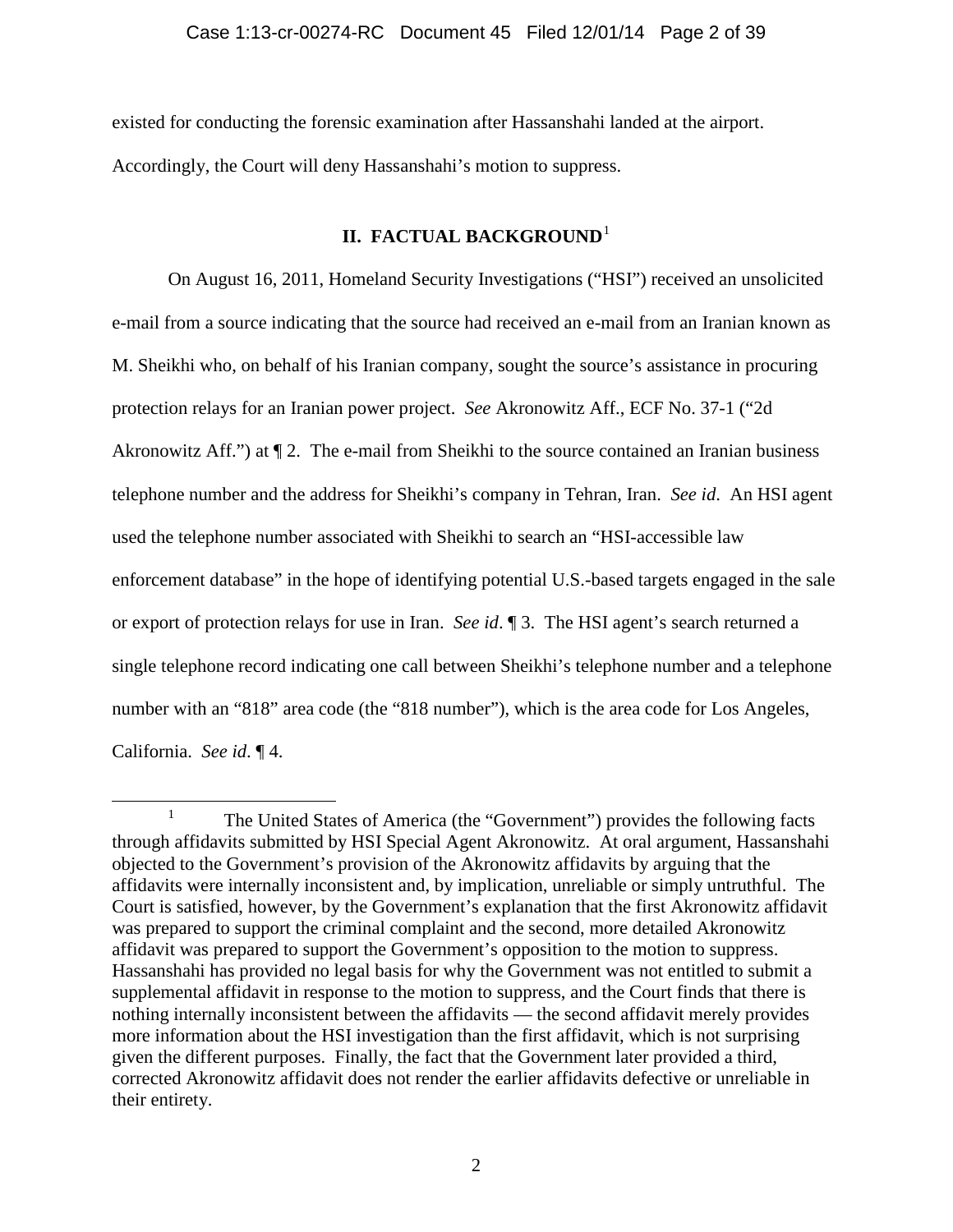# Case 1:13-cr-00274-RC Document 45 Filed 12/01/14 Page 3 of 39

After discovering that the 818 number was assigned to Google/Google Voice, *see id*. ¶ 13, HSI prepared and served on Google an Administrative Export Enforcement Control Subpoena ("AEEC Subpoena"). *See id*. ¶ 14. In response, Google provided information that identified Hassanshahi as the person to whom the 818 number was registered, and Google also provided an e-mail address registered to Hassanshahi. *See id*. ¶ 15. In addition, Google provided call log information for the period between September 6, 2011, and October 6, 2011, which showed that the 818 number had received one telephone call from an unknown Iranian phone number on October 5, 2011. *See id.*; Revised Akronowitz Aff., ECF No. 42-1 ("3d Akronowitz Aff.") at  $\P$  15. The Google call log information also revealed one missed call between Hassanshahi's 818 number and an unknown Iranian cell phone number on September 19, 2011. *See* 2d Akronowitz Aff. ¶ 15.

On October 18, 2011, the HSI agent searched the Department of Homeland Security's ("DHS") TECS database for additional information about Hassanshahi.<sup>[2](#page-2-0)</sup> See id. 116. TECS led the agent to discover that Hassanshahi was involved in a prior federal law enforcement investigation into potential violations of the Iran trade embargo. [3](#page-2-1) *See id*. ¶ 16a. Specifically, the

<span id="page-2-0"></span><sup>&</sup>lt;sup>2</sup> TECS is a database that serves as a data repository to support law enforcement "lookouts," border screening, and reporting for DHS's primary and secondary border inspection processes. *See* http://www.dhs.gov/xlibrary/assets/privacy/privacy-pia-cbp-tecs-sar-update.pdf.

<span id="page-2-1"></span><sup>&</sup>lt;sup>3</sup> The HSI agent's affidavit does not state that this information about the 2003 investigation actually was written in TECS. Instead, the affidavit merely provides that after "conduct[ing] research on Hassanshahi in TECS," the HSI agent "discovered" the information about the 2003 investigation. *See* 2d Akronowitz Aff. ¶ 16. At oral argument on the motion to suppress, counsel for the Government suggested that the HSI agent discovered the information about the investigation through a telephone call with another agent, a call that is not referenced anywhere in the affidavit. The affidavit also does not specify if or when the HSI agent reviewed HSI's investigative file from the 2003 investigation. In fact, counsel for the Government stated at oral argument that the 2003 HSI investigative file had not yet been produced to Hassanshahi as part of discovery in this criminal case. As such, it remains somewhat ambiguous and open for further clarification how the HSI agent learned the information about the 2003 investigation that he put in his affidavit, as well as how much the HSI agent actually knew about this investigation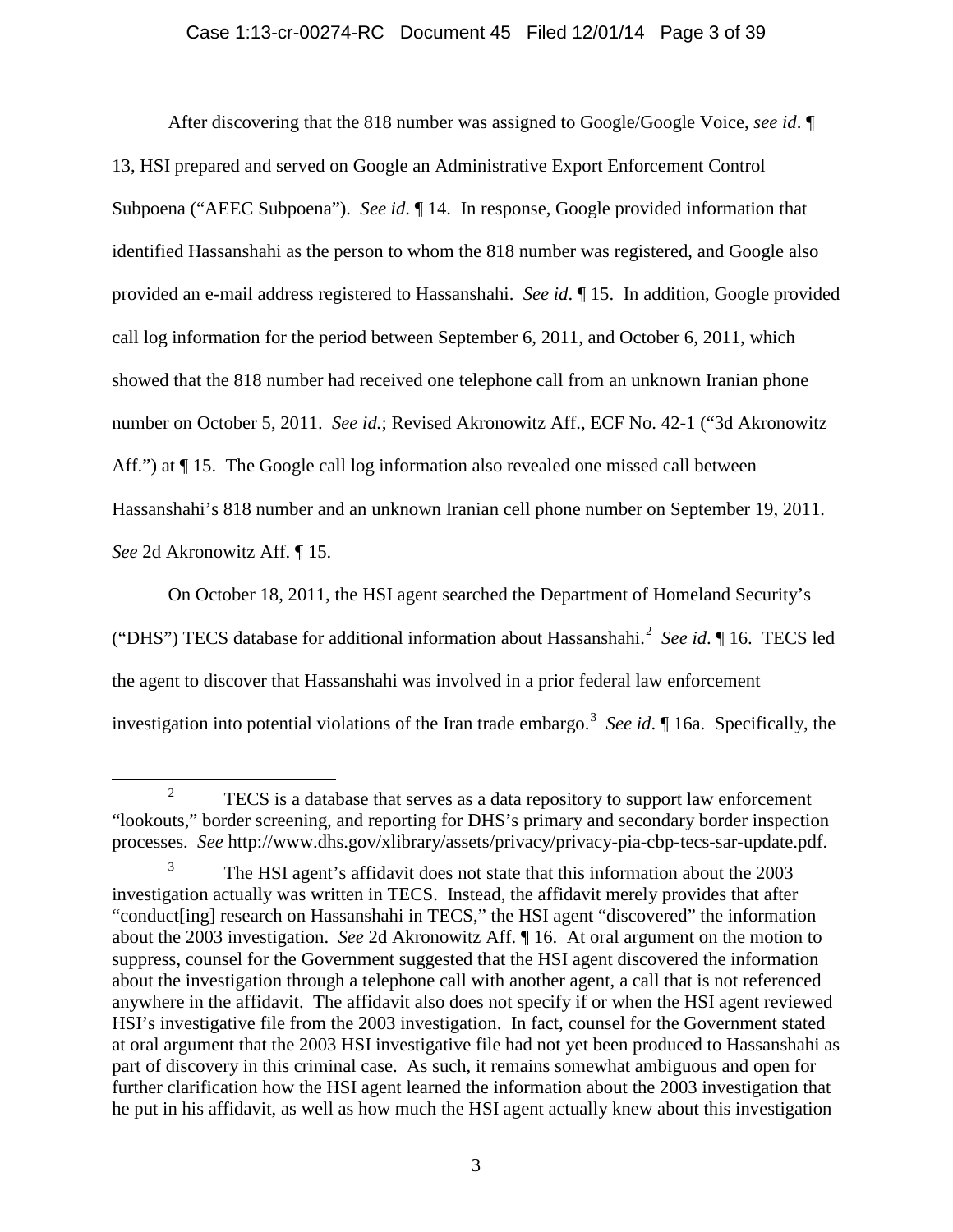### Case 1:13-cr-00274-RC Document 45 Filed 12/01/14 Page 4 of 39

investigation occurred in 2003 through an HSI office in California, and the investigation uncovered that Hassanshahi and two partners had established an American company for the purpose of entering into an agreement with a Chinese company to build a computer production facility in Iran. *See id*. Hassanshahi's American company later filed a breach-of-contract claim against the Chinese company in California state court, and that lawsuit was dismissed in part because the contract was unenforceable as against public policy since it involved doing business in Iran, a clear violation of U.S. law. *See id*. The Department of Justice did not file criminal charges against Hassanshahi for his role in this venture. *See id*.

The TECS search also revealed a number of earlier instances in which Hassanshahi reentered the U.S. after traveling to the Middle East, including: an incident in 2005 when Hassanshahi was questioned by U.S. Customs and Border Protection ("CBP") agents after returning from Dubai with \$15,000 in cash; an incident in 2006 when Hassanshahi returned from Tehran with a travel companion; and four other returns from Tehran — two in 2008, one in 2010, and one in May 2011. *See id*. ¶¶ 16c-e. In addition, HSI learned through TECS that Hassanshahi presently was outside the U.S., so HSI supplemented the existing TECS information by entering instructions that HSI should be alerted and Hassanshahi should be referred for secondary screening the next time he returned to the U.S. *See id*. ¶ 17.

Around December 20, 2011, HSI served Google with a second AEEC Subpoena, this time seeking subscriber information and recent Internet protocol ("IP") logs for Hassanshahi's Google e-mail account. *See id*. ¶ 18. In response, Google provided information indicating that Hassanshahi's e-mail account was accessed from an Iran IP address twenty-four times between

 $\overline{a}$ 

before ordering the forensic examination in January 2012. Nonetheless, for the purposes of the motion to suppress, the Court accepts that the HSI agent knew the details about the 2003 investigation that he provides in the affidavit.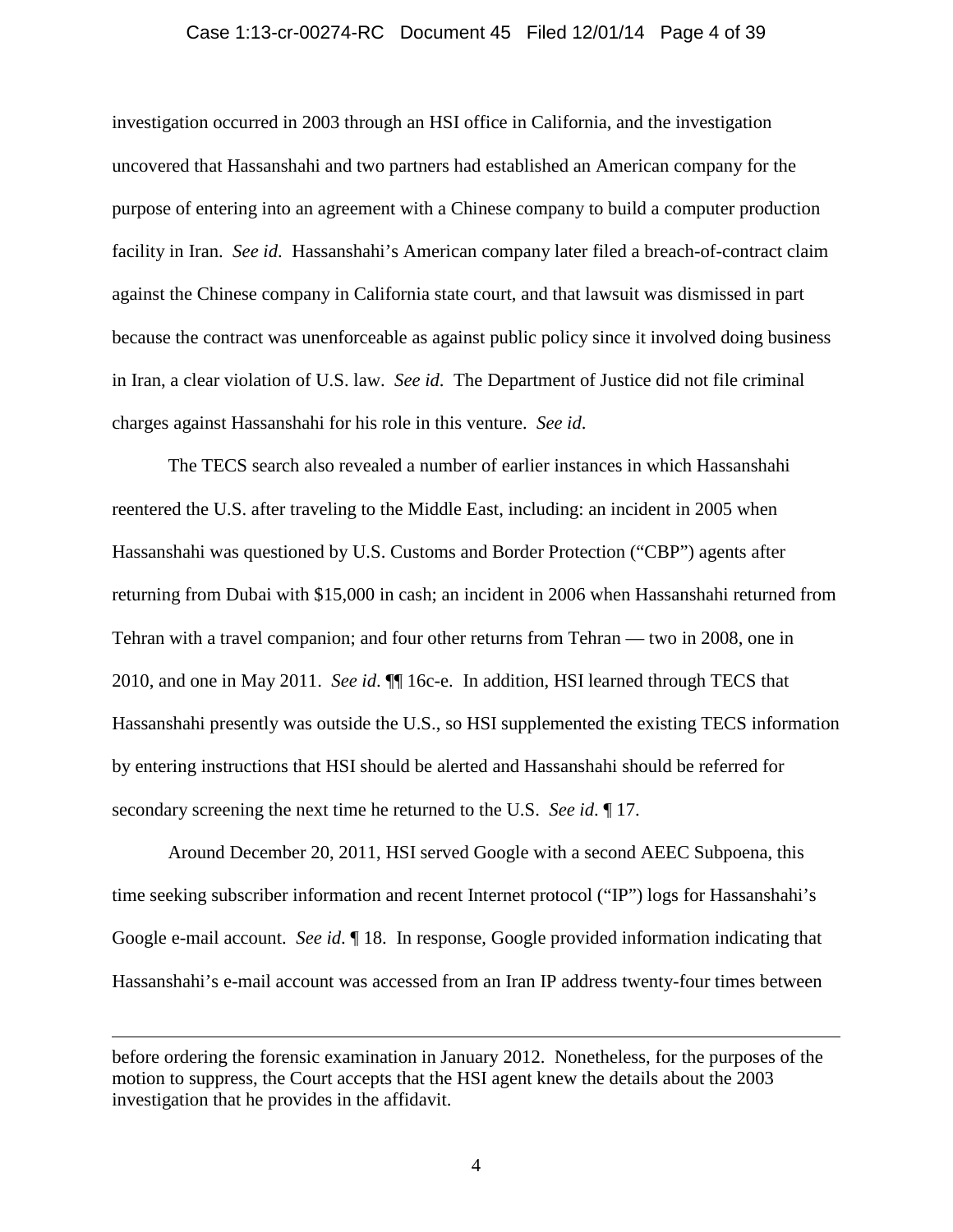### Case 1:13-cr-00274-RC Document 45 Filed 12/01/14 Page 5 of 39

December 8, 2011, and December 15, 2011. *See id.* The information provided by Google also showed, however, that Hassanshahi's e-mail account was accessed from a U.S. IP address on the same day it apparently was accessed from an Iran IP address, including sometimes within just a few minutes of each other. *See* Def.'s Reply Supp. Mot. Dismiss Ex. 1 at 27 (Google Subscriber Information). And on another occasion, Hassanshahi's e-mail account apparently was accessed on the same day from an Iran IP address, a Germany IP address, and a U.S. IP address, occasionally alternating between the countries within minutes. *See id.* at 30.

On January 11, 2012, HSI was alerted that Hassanshahi would be returning to the U.S. the next day through Los Angeles International Airport ("LAX"). *See* 2d Akronowitz Aff. ¶ 19. When Hassanshahi arrived at LAX on January 12, he was referred for secondary screening, at which time CBP agents seized several electronic devices in Hassanshahi's possession including a laptop computer, multimedia cards, thumb drives, a camcorder, SIM cards, and a cell phone — and sent those devices to the HSI agent in Sterling, Virginia, for further analysis.<sup>[4](#page-4-0)</sup> See *id.*  $\mathbb{I}$  20; Arkonowitz Aff., ECF No. 1-1 ("1st Arkonowitz Aff.") at  $\mathbb{I}$  19. When the devices arrived in Virginia a few days later, HSI conducted a forensic examination of the laptop and discovered numerous documents relating to Hassanshahi's apparent business activities in Iran, *see* 2d Arkonowitz Aff. ¶ 21, including documents showing that in 2009, Hassanshahi, through his company, purchased approximately \$6,000,000 in goods that were exported to Armenia and then transshipped to Iran, *see* 1st Arkonowitz Aff. ¶ 22, as well as a September 5, 2011, letter from Hassanshahi to the Iranian Minister of Energy in which Hassanshahi asked the Iranian government for payment for "protective relays for transmission lines." *See id*.

<span id="page-4-0"></span> <sup>4</sup> Hassanshahi also possessed "approximately" \$7,000 in cash when he arrived at LAX on January 12, 2012. *See* Def.'s Reply Supp. Mot. Suppress Ex. 1 at 48.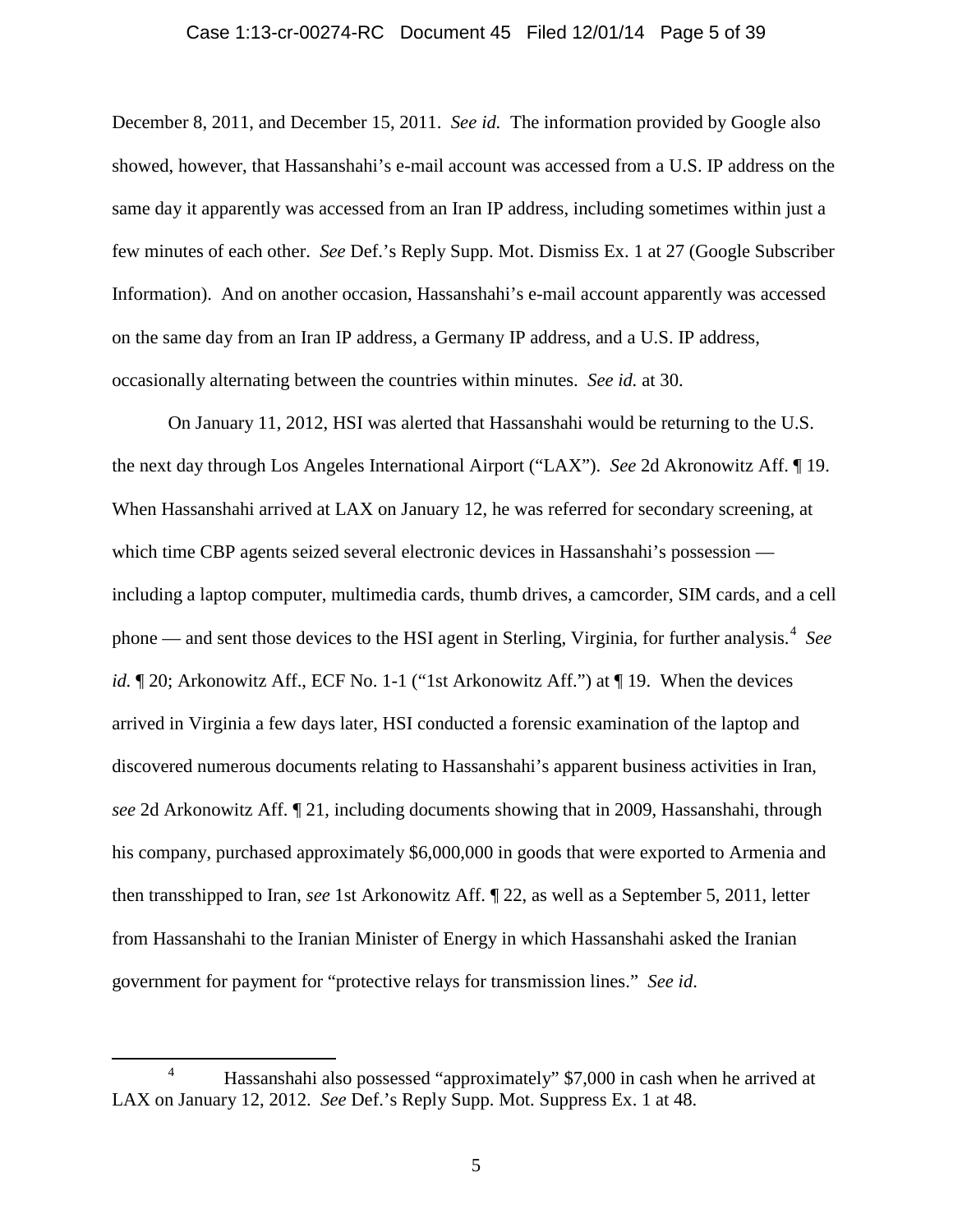### Case 1:13-cr-00274-RC Document 45 Filed 12/01/14 Page 6 of 39

Now before the Court is Hassanshahi's motion to suppress the evidence discovered during the forensic examination of his laptop. Hassanshahi asserts two arguments in support of his motion. First, he argues that the law enforcement database through which HSI initially obtained his 818 number constituted an unconstitutional search, and under the fruit of the poisonous tree doctrine, the forensic laptop examination was the direct result of that unlawful search such that the laptop evidence was tainted and must be suppressed. Second and alternatively, Hassanshahi argues that this Court should follow two recent court decisions from other federal jurisdictions that concluded that the Fourth Amendment required reasonable suspicion to conduct a forensic examination of an electronic device after an international border stop.<sup>[5](#page-5-0)</sup> Hassanshahi then argues that the laptop evidence must be suppressed here because the Government lacked reasonable suspicion for the search. The Court addresses these arguments below.

#### **III. ANALYSIS**

Hassanshahi's motion to suppress requires the Court to analyze two important areas of Fourth Amendment jurisprudence: the fruit of the poisonous tree doctrine and international border searches. As to the first issue, it is well settled that evidence secured as the result of an illegal search or seizure is tainted fruit of a poisonous tree that must be suppressed, unless intervening events or other attenuating circumstances sufficiently dissipated the taint of the initial illegality. The Court ultimately finds that such attenuating circumstances existed here, and the exclusionary rule therefore does not require suppression of the evidence found on

<span id="page-5-0"></span> <sup>5</sup> *See generally United States v. Cotterman*, 709 F.3d 952 (9th Cir. 2013), *cert. denied*, 134 S. Ct. 899 (2014), *reh'g denied*, 134 S. Ct. 1512 (2014); *United States v. Saboonchi*, 990 F. Supp. 2d 536 (D. Md. 2014), *reconsideration denied*, No. CRIM. PWG-13-100, 2014 WL 3741141 (D. Md. July 28, 2014).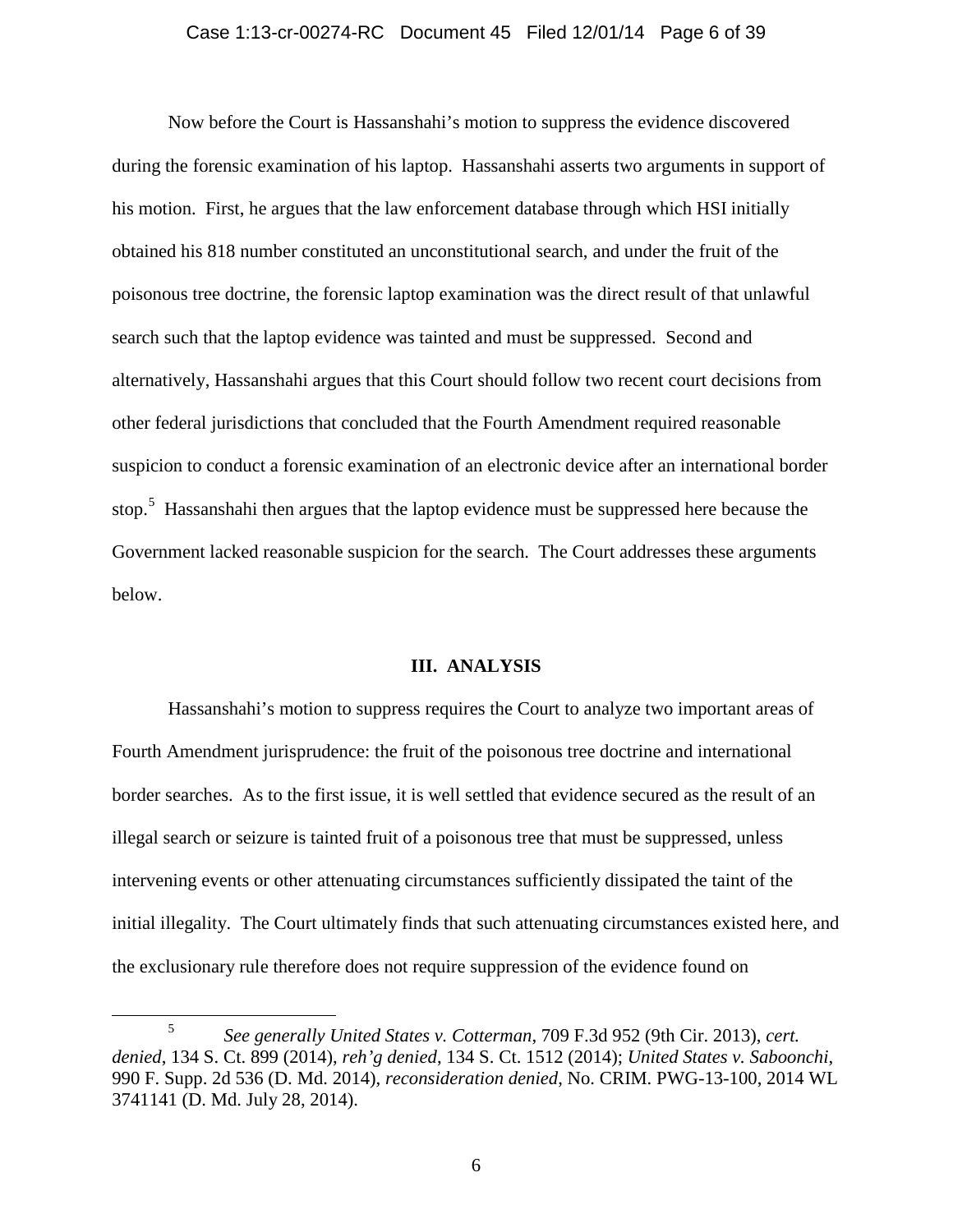### Case 1:13-cr-00274-RC Document 45 Filed 12/01/14 Page 7 of 39

Hassanshahi's laptop. Second, the Court finds that reasonable suspicion existed for the forensic examination of Hassanshahi's laptop after it was seized during the international border stop at LAX. Finally, because the Court reaches this conclusion as to reasonable suspicion, it need not — and does not — take a position regarding whether, as a matter of law, the Fourth Amendment required the Government to possess reasonable suspicion before conducting the forensic examination.

### **A. Legal Standard For Motion To Suppress**

Generally, "[t]he proponent of a motion to suppress has the burden of establishing that his own Fourth Amendment rights were violated by the challenged search or seizure." *Rakas v. Illinois*, 439 U.S. 128, 130 n.1 (1978) (citations omitted). However, when, like here, "'a defendant produces evidence that he was arrested or subjected to a search without a warrant, the burden shifts to the government to justify the warrantless arrest or search.'" *United States v. Jones*, 374 F. Supp. 2d 143, 147 (D.D.C. 2005) (quoting *United States v. de la Fuente*, 548 F.2d 528, 533 (5th Cir. 1977)); *see also United States v. Jeffers*, 342 U.S. 48, 51 (1951) ("[T]he burden is on those seeking the exemption to show the need for it[.]" (citation omitted)); *United States v. Mangum*, 100 F.3d 164, 169 (D.C. Cir. 1996) ("The government carries the burden of showing that the measures employed during the stop were justified.").

### **B. Fruit Of The Poisonous Tree And Attenuation**

The Fourth Amendment protects "[t]he right of the people to be secure in their persons, houses, papers, and effects, against unreasonable searches and seizures." U.S. Const. amend. IV. By its text, the Amendment "'contains no provision expressly precluding the use of evidence obtained in violation of its commands.'" *Herring v. United States*, 555 U.S. 135, 139 (2009) (quoting *Arizona v. Evans*, 514 U.S. 1, 10 (1995)). Supreme Court decisions, however, have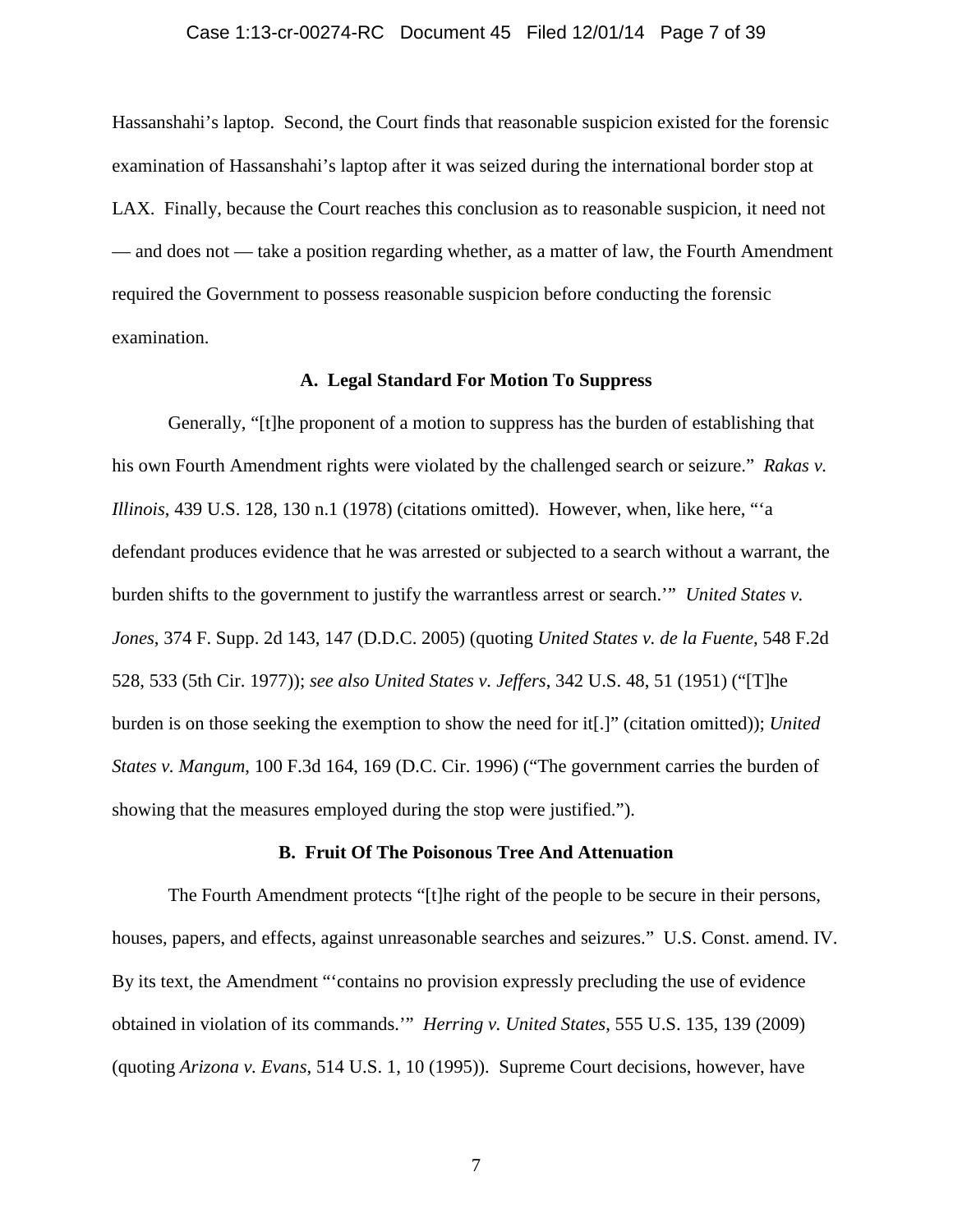### Case 1:13-cr-00274-RC Document 45 Filed 12/01/14 Page 8 of 39

"establish[ed] an exclusionary rule that, when applicable, forbids the use of improperly obtained evidence at trial," *see id*., in order "to 'compel respect for the constitutional guaranty.'" *Davis v. United States*, 131 S. Ct. 2419, 2426 (2011) (quoting *Elkins v. United States*, 364 U.S. 206, 217 (1960)). Furthermore, though the Supreme Court "has applied the exclusionary rule to certain Fourth Amendment violations[,]" it "'has never ... interpreted'" that rule as "'proscrib[ing] the introduction of illegally seized evidence in all proceedings or against all persons.'" *United States v. Spencer*, 530 F.3d 1003, 1006 (D.C. Cir. 2008) (quoting *United States v. Leon*, 468 U.S. 897, 906 (1984)). Rather, the exclusionary rule is designed to safeguard Fourth Amendment rights through its deterrent effect, and the rule therefore only applies when it results in "appreciable deterrence." *See Herring*, 555 U.S. at 139-41.

The fruit of the poisonous tree doctrine was developed within the context of the Supreme Court's exclusionary rule jurisprudence. Under the doctrine, an illegal search or seizure requires the exclusion at trial of not only the evidence seized in violation of the Fourth Amendment, but also any evidence obtained as a result of that seizure if the "seizure is a but-for cause of the discovery of the evidence (a necessary condition), and if the causal chain has not become 'too attenuated to justify exclusion,'" *United States v. Brodie*, 742 F.3d 1058, 1062-63 (D.C. Cir. 2014) (quoting *Hudson v. Michigan*, 547 U.S. 586, 592 (2006)), "or, to put the same point with another metaphor, if circumstances have not 'purged [the evidence] of the primary taint.'" *Id*. at 1063 (alteration in original) (quoting *Wong Sun v. United States*, 371 U.S. 471, 488 (1963)). In the motion to suppress, Hassanshahi argues that the evidence on his laptop should be excluded as tainted fruit because its discovery resulted directly from the initial law enforcement database search that uncovered the 818 number.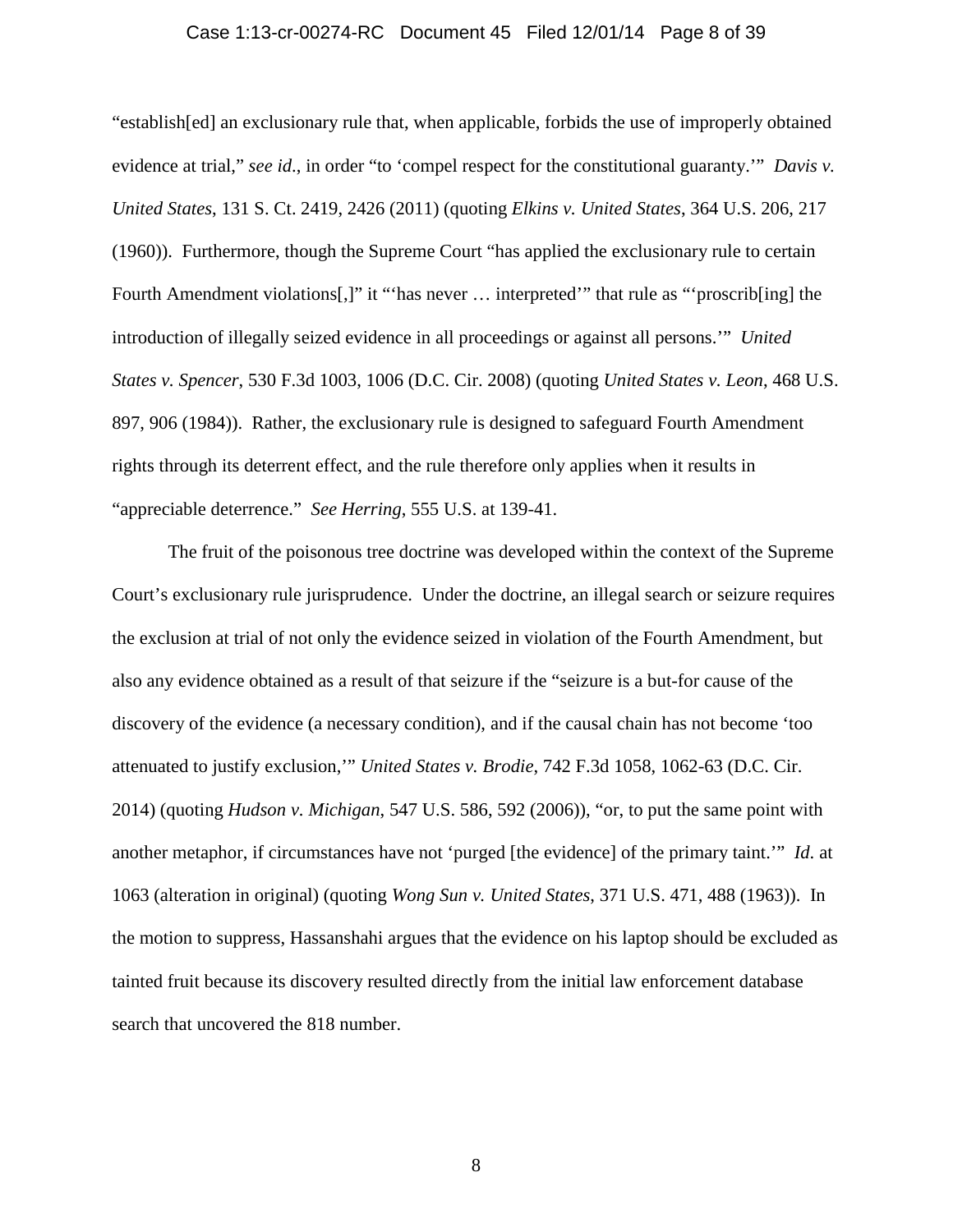### 1. Existence Of An Initial Unlawful Search Or Seizure

The Court's preliminary inquiry is whether an unlawful search or seizure occurred. Hassanshahi argues that the law enforcement database in which the HSI agent ran a search using Sheikhi's business telephone number must be either the National Security Agency's ("NSA") bulk telephony metadata program or an equivalent telephony database. *See* Def.'s Mem. Supp. Mot. Suppress 18-30. Hassanshahi then relies on Judge Leon's opinion in *Klayman v. Obama*, 957 F. Supp. 2d 1 (D.D.C. 2013), *appeal pending*, No. 14-5004 (D.C. Cir.), to establish the facial unconstitutionality of the NSA telephony program or, by implication, the unconstitutionality of the unknown equivalent database allegedly used by HSI here.

In response, the Government sidesteps Hassanshahi's argument by taking the position that although the NSA telephony database was not used, the Court nevertheless should assume *arguendo* that the law enforcement database HSI did use was unconstitutional. *See* Gov't's Mem. Opp'n Mot. Suppress 12. Consistent with this position, the Government refuses to provide details about its law enforcement database on the basis that such information is irrelevant once the Court accepts the facial illegality of the database. *See id*. at 11-12. Regrettably, the Court therefore starts its analysis from the posture that HSI's initial search of the mysterious law enforcement database, which uncovered one call between Sheikhi's business telephone number and the 818 number linked to Hassanshahi, was unconstitutional.

### 2. But-For Causation

Next, the Court finds that the existence of but-for causation between the law enforcement database search and the forensic laptop examination is quite plain. *See Brodie*, 742 F.3d at 1062- 63 (explaining that "but-for" causation is a "necessary condition" in the fruit of the poisonous tree analysis); *see also Owens v. Republic of Sudan*, 412 F. Supp. 2d 99, 111 (D.D.C. 2006) (but-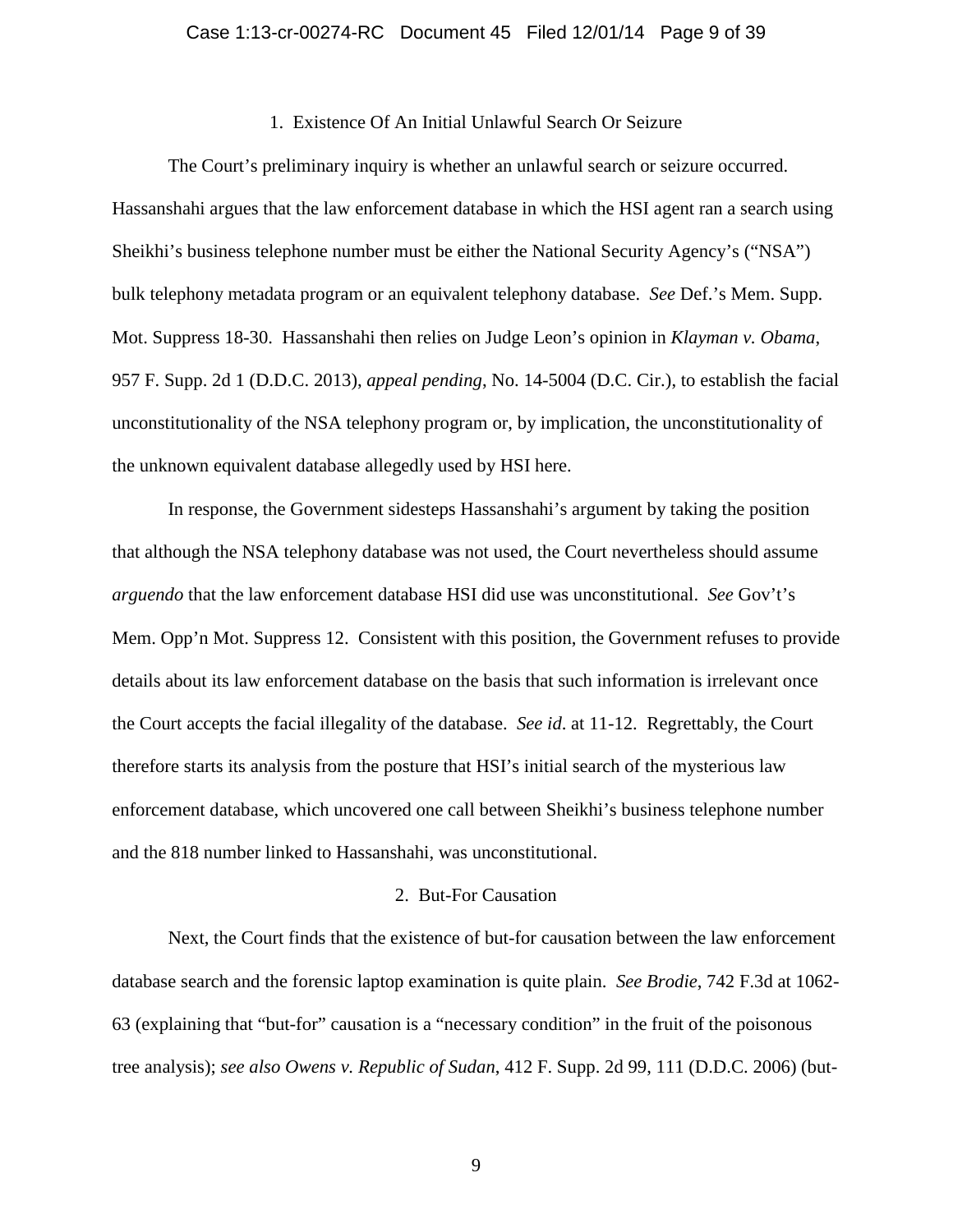### Case 1:13-cr-00274-RC Document 45 Filed 12/01/14 Page 10 of 39

for causation asks: "were the act removed from the sequence of events leading up to the injury, would the injury have occurred as it did?"). Here, the law enforcement database search revealed the 818 number, which led HSI to subpoena Google, through which HSI learned that the 818 number was registered to Hassanshahi. HSI then investigated Hassanshahi through TECS and by issuing a second subpoena to Google, which together led HSI to place an alert in TECS requiring CBP officers to refer Hassanshahi for secondary screening the next time he returned to the U.S. Finally, when Hassanshahi arrived at LAX, CBP officers followed the TECS instruction by referring Hassanshahi to secondary screening, and Hassanshahi's laptop then was seized and sent to Virginia for the forensic examination. As such, the Court easily concludes that "but for" the initial law enforcement database search, the forensic laptop examination would not have occurred.

#### 3. Attenuation And The Exclusionary Rule

"[N]ot … all evidence is 'fruit of the poisonous tree' simply because it would not have come to light but for the illegal actions of the police." *Wong Sun*, 371 U.S. at 487-88. Instead, exclusion is not required when "the government proves … that the evidence would have been discovered inevitably, was discovered through independent means, or that its discovery was so attenuated from the illegal search or seizure that the taint of the unlawful government conduct was dissipated." *United States v. Holmes*, 505 F.3d 1288, 1293 (D.C. Cir. 2007) (citations omitted). Here, the Government argues that attenuation existed, and the Supreme Court has identified three factors for courts to consider when determining attenuation: (1) the amount of time between the illegality and the discovery of the evidence, *i*.*e*., temporal proximity; (2) the presence of intervening circumstances; and (3) the purpose and flagrancy of the illegal conduct. *See Brodie*, 742 F.3d at 1063 (citing *Brown v. Illinois*, 422 U.S. 590, 603-04 (1975)). The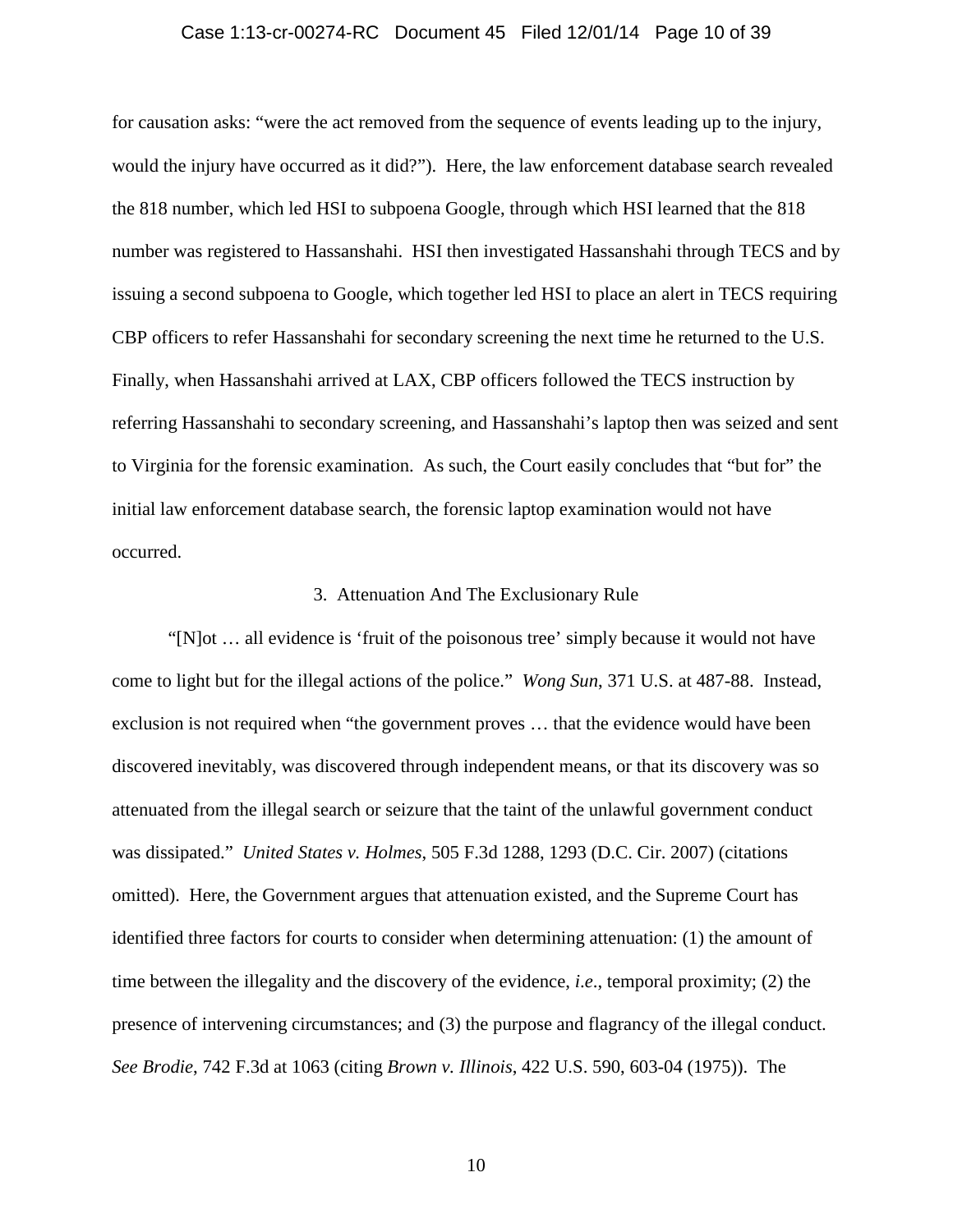### Case 1:13-cr-00274-RC Document 45 Filed 12/01/14 Page 11 of 39

Government bears the burden of proving attenuation by a preponderance of the evidence. *See Holmes*, 505 F.3d at 1293; *United States v. Wood*, 981 F.2d 536, 541 (D.C. Cir. 1992).

### *a. Temporal Proximity*

The Court first considers the temporal proximity between the illegality and the discovery of the evidence. *See Brodie*, 742 F.3d at 1063. The Government's affidavit shows that more than four months passed between the unconstitutional law enforcement database search on August 24, 2011, and the forensic laptop examination on January 17, 2012. *See* 2d Akronowitz Aff.  $\P$  3, 21. Though "there is no 'bright-line' test for temporal proximity" within the attenuation analysis, *see United States v. Reed*, 349 F.3d 457, 463 (7th Cir. 2003), the Court finds that this several month gap — during which the Government continued to investigate Hassanshahi through unrelated sources, including the use of preexisting evidence in TECS and the issuance of lawful subpoenas to Google — weighs in favor of not suppressing the laptop evidence. *Compare United States v. Gross*, 662 F.3d 393, 402 (6th Cir. 2011) (finding that two month gap between the unlawful seizure and defendant's voluntary confession suggests attenuation as to the confession), *United States v. Roberts*, No. 11-CR-0018, 2012 WL 1033515, at \*7 (E.D. Pa. Mar. 28, 2012) (finding that the "temporal proximity" factor weighed against suppression when over two months elapsed between the initial unlawful search and defendant's consent to a second search that revealed incriminating evidence), *and United States v. Lawrence*, No. CRIM.05-333, 2006 WL 752920, at \*6 (D. Minn. Mar. 23, 2006) (finding attenuation in part because four months passed between the illegal search and arrest and the later incriminating statements made by defendant), *with United States v. Miller*, 146 F.3d 274, 280 (5th Cir. 1998) (finding that the ninety second time period between the illegal stop and the search did not support the government's attenuation claim), *United States v. Green*, 111 F.3d 515, 521 (7th Cir.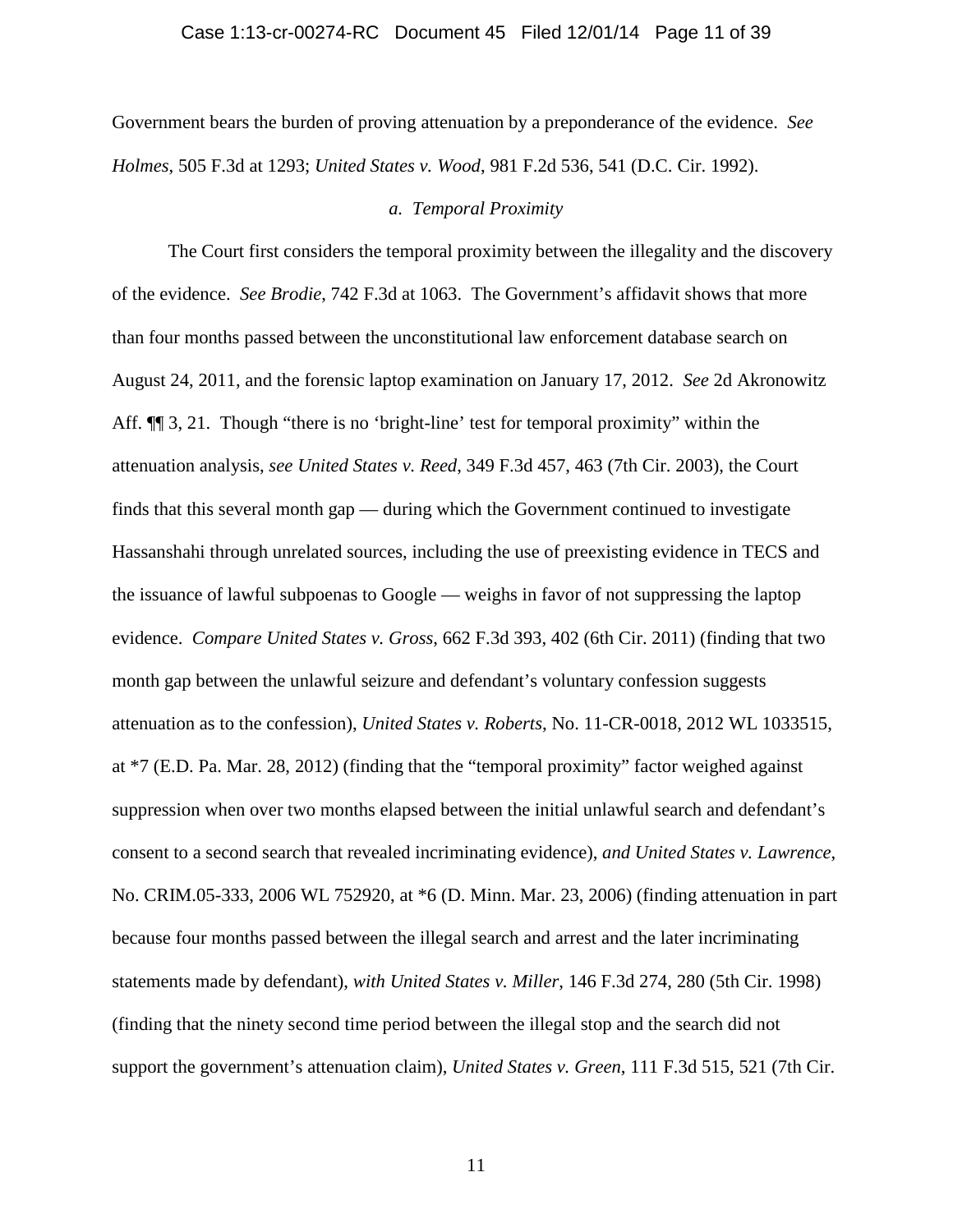### Case 1:13-cr-00274-RC Document 45 Filed 12/01/14 Page 12 of 39

1997) (explaining that the fact that only five minutes elapsed between the illegal stop and the search of the car weighed against attenuation), *and United States v. Ceballos*, 812 F.2d 42, 50 (2d Cir. 1987) (finding that "the [consent] to search and the statements given were too closely connected in context and time … to break the chain of illegality" when only a few minutes had elapsed).

# *b. Intervening Circumstances*

The Court next considers whether there were intervening circumstances sufficient to break the causal chain and lessen the taint of the initial illegality. *See Brodie*, 742 F.3d at 1062- 63. Often, the intervening circumstance that most strongly dissipates the evidentiary taint is a "voluntary act by the defendant." *Green*, 111 F.3d at 522; *see also United States v. Jackson*, No. A04-141 CR, 2005 WL 1115466, at \*17 (D. Alaska May 10, 2005) ("A defendant may himself commit an intervening independent act that will be sufficient in relation to other events for attenuation purposes." (citing United States v. Sprinkle, 106 F.3d 613, 619 (4th Cir. 1997)). In opposition to Hassanshahi's motion to suppress, the Government offers two intervening events: HSI's investigative steps following discovery of the 818 number, which itself was just a minor lead in the case; and Hassanshahi's voluntary appearance at LAX after arriving on an international flight. *See* Gov't's Mem. Opp'n Mot. Suppress 13.

### i. Hassanshahi's Arrival At LAX

Starting with the latter event, the Court finds that Hassanshahi's voluntary arrival at LAX was a relevant intervening circumstance, but at the same time, the Court is uncertain how much weight to give this event. Because Hassanshahi's arrival at LAX on an inbound international flight provided the Government with justification to conduct a border search, this situation is somewhat analogous to the more common instance in which a defendant, through new conduct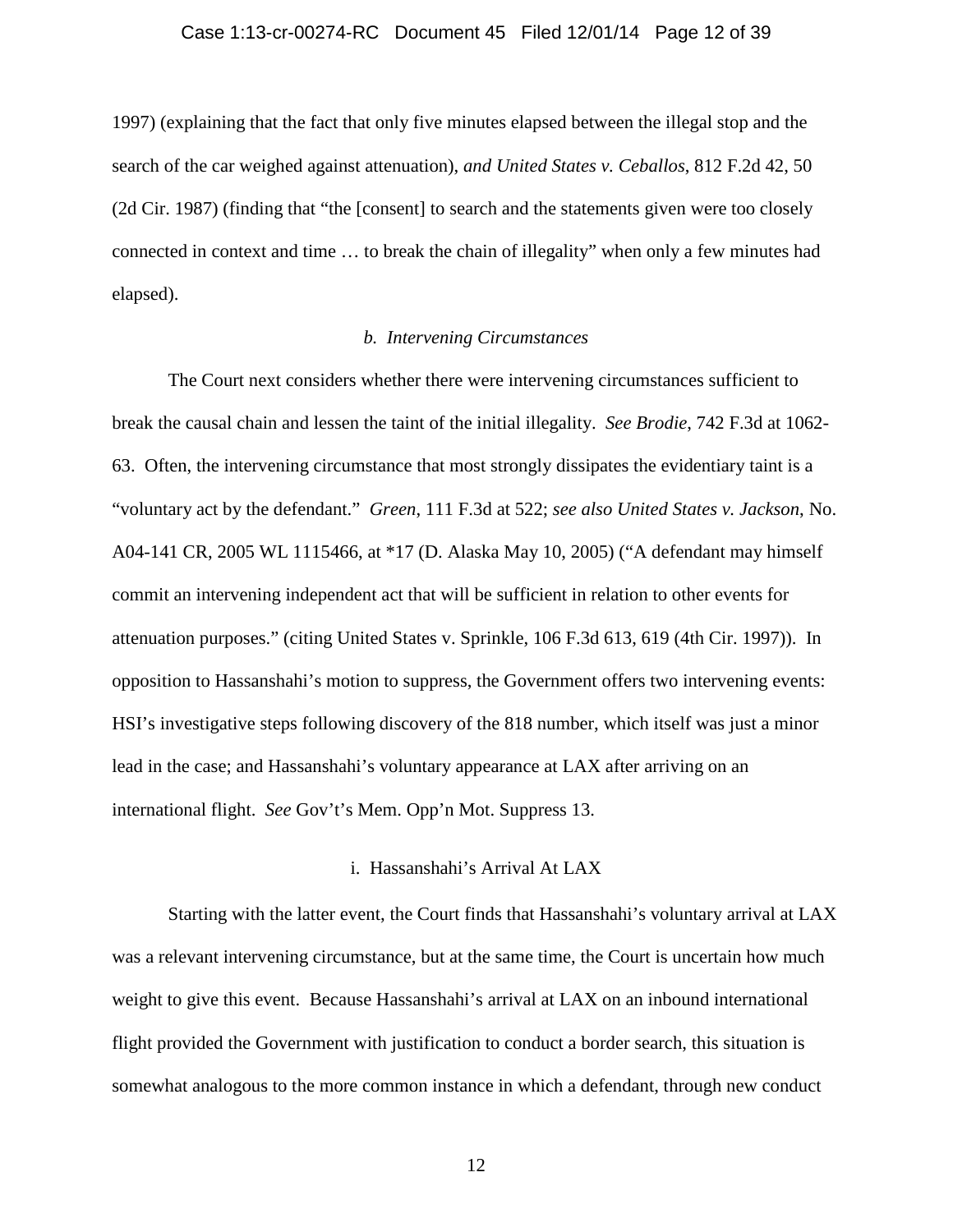### Case 1:13-cr-00274-RC Document 45 Filed 12/01/14 Page 13 of 39

following an unlawful search or seizure, gives the police a fresh basis for conducting a legal search or seizure. For example, in *United States v. Sprinkle*, 106 F.3d 613 (4th Cir. 1997), the Fourth Circuit held that when the defendant fled from and fired a gun at an officer while resisting an unjustified investigative stop, the defendant committed a new crime that "purged the taint of the prior illegal stop" and provided the officer with probable cause to arrest the defendant and then seize a gun that was in plain view at the scene of the new crime. *Id.* at 619.

Similarly, in *United States v. Jackson*, No. A04-141 CR, 2005 WL 1115466 (D. Alaska May 10, 2005), the district court held that when the defendant disobeyed an order by a uniformed officer during an unlawful stop and fled down the street, the officer acquired new and sufficient justification to pursue the fleeing defendant, seize the defendant, and then conduct a pat-down search of the defendant, which revealed contraband in the defendant's possession. *Id*. at \*14-16; *see also United States v. Allen*, 619 F.3d 518, 526 (6th Cir. 2010) ("Here, there was an initial attempt at a traffic stop, which [the defendant] claims to have been illegal, followed by an attempt to escape from the police by leading the officers on a high-speed chase…. [T]he act of fleeing from police officers constituted a new, distinct crime that rendered evidence subsequently seized admissible."); *United States v. Hooker*, No. 94-5863, 54 F.3d 774, \*2 (4th Cir. 1995) (finding that defendant's "voluntary action" of coming out of her home, approaching the officers, and stating that her "conscience" was bothering her and the officers thus could enter and search her home were adequate intervening circumstances to purge taint of the earlier unlawful seizure and search of defendant's car).

As these cases illustrate, a voluntary act by a person following initial unlawful law enforcement conduct can provide an officer with new grounds for conducting a lawful search or seizure such that the exclusionary rule does not apply to any newly recovered evidence. This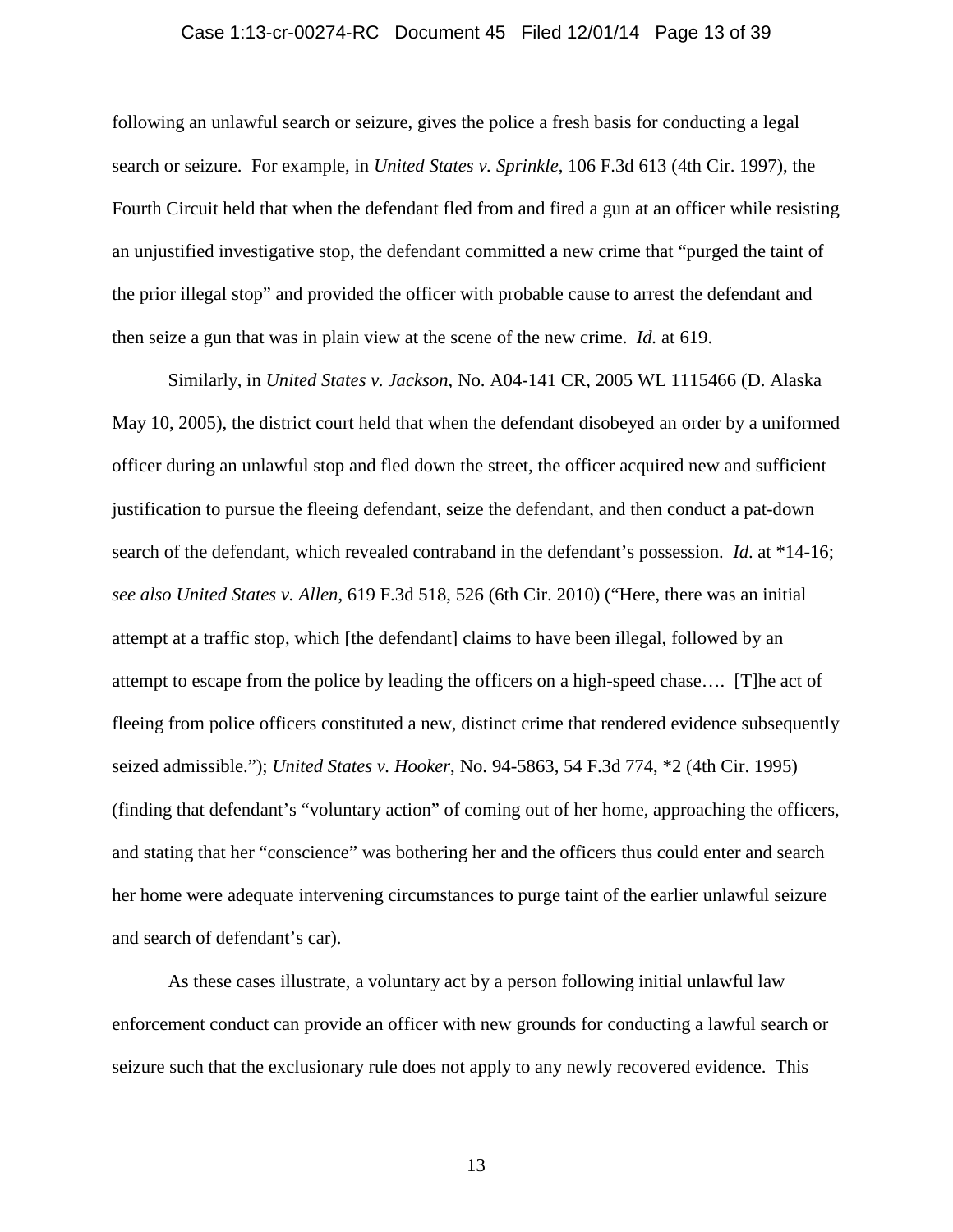### Case 1:13-cr-00274-RC Document 45 Filed 12/01/14 Page 14 of 39

concept, however, may get the Government only so far: though Hassanshahi's arrival at LAX provided justification to conduct a border search, Hassanshahi argues that the forensic laptop examination went beyond a routine suspicionless border search and therefore required reasonable suspicion. Accepting *arguendo* that reasonable suspicion in fact was required, Hassanshahi's arrival at LAX would be one factor in the reasonable suspicion calculus, but landing at LAX, by itself, would not have created reasonable suspicion for the forensic examination. As such, the circumstances here would be distinguishable from the typical case in which the intervening voluntary conduct provided all the cause or suspicion that was required for the second search or seizure. On the other hand, if the Court rejects Hassanshahi's argument that reasonable suspicion was required, his arrival at LAX alone would have justified the forensic examination, thus making the arrival a more significant, and perhaps even dispositive, attenuating circumstance. The Court ultimately need not resolve this issue, however, because the Government's other intervening circumstance argument unambiguously weighs heavily in favor of not suppressing the laptop evidence.

## ii. The 818 Number "Lead" And The Need For Further Investigation

Federal courts consistently have held that the exclusionary rule does not apply to subsequently discovered evidence when an initial limited piece of information — typically the name of a potential target for investigation — is obtained through an illegal search or seizure because substantial intervening investigative steps still are required to uncover the necessary incriminating evidence. The seminal case on this "unlawful lead" principle came from Judge Friendly in *United States v. Friedland*, 441 F.2d 855 (2d Cir. 1971). There, federal officers illegally bugged the offices of the defendant's acquaintance, and those officers then informed other agents that the defendant should be investigated based on conversations the officers illicitly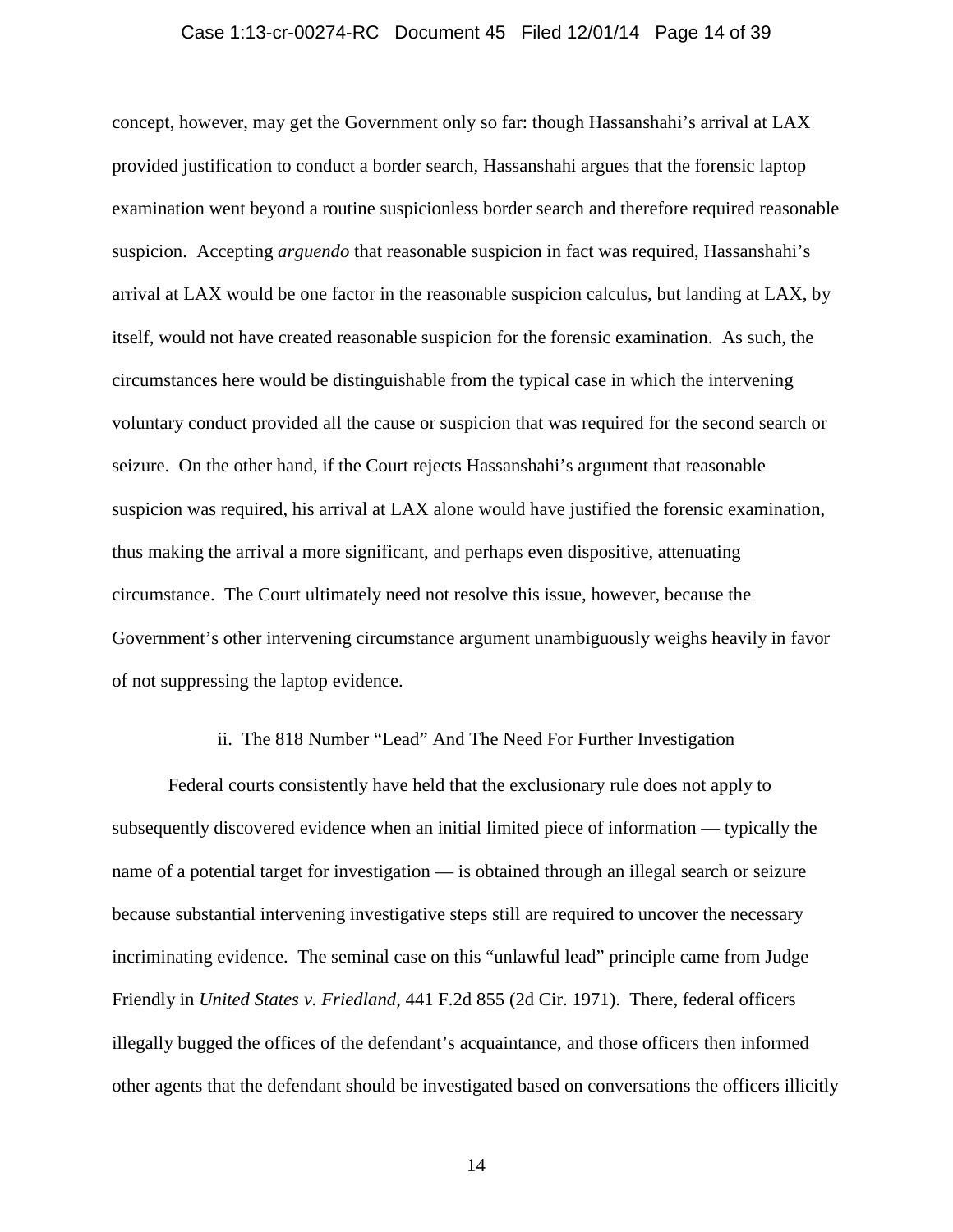### Case 1:13-cr-00274-RC Document 45 Filed 12/01/14 Page 15 of 39

overheard. *See id*. at 854-57. In refusing to suppress inculpatory evidence about the defendant that was discovered through further lawful investigation, the court held that it "would stretch the exclusionary rule beyond tolerable bounds" to "grant life-long immunity from investigation and prosecution simply because a violation of the Fourth Amendment first indicated to the police that a man was not the law-abiding citizen he purported to be." *Id*. at 861.

Other courts have taken a similar approach since *Friedland* by refusing to apply the exclusionary rule to suppress evidence that was discovered during a later investigation following the initial unlawful discovery of evidence that merely pointed law enforcement in the defendant's direction. For instance, in *United States v. Carter*, 573 F.3d 418 (7th Cir. 2009), the court explained that "[f]ew cases, if any, applying the attenuation exception hold that evidence separately uncovered through completely lawful means is inadmissible because an illegal search first made a particular person a suspect in a criminal investigation." *Id*. at 423. The court then concluded that an out-of-court identification was admissible under the attenuation exception even though law enforcement's original interest in the defendant arose through the discovery of an "Inmate ID Card" bearing the defendant's name during a prior unlawful search. *Id*. at 420, 423.

Similarly, in *United States v. Watson*, 950 F.2d 505 (8th Cir. 1991), the court held that when "a law enforcement officer merely recommends investigation of a particular individual based on suspicions arising serendipitously from an illegal search, the causal connection is sufficiently attenuated so as to purge the later investigation of any taint from the original illegality." *Id*. at 508. The court then concluded that the grand jury's use of the defendant's name and alias did not taint a later investigation, despite the court assuming *arguendo* the illegality of the prior search that uncovered records containing the defendant's identifying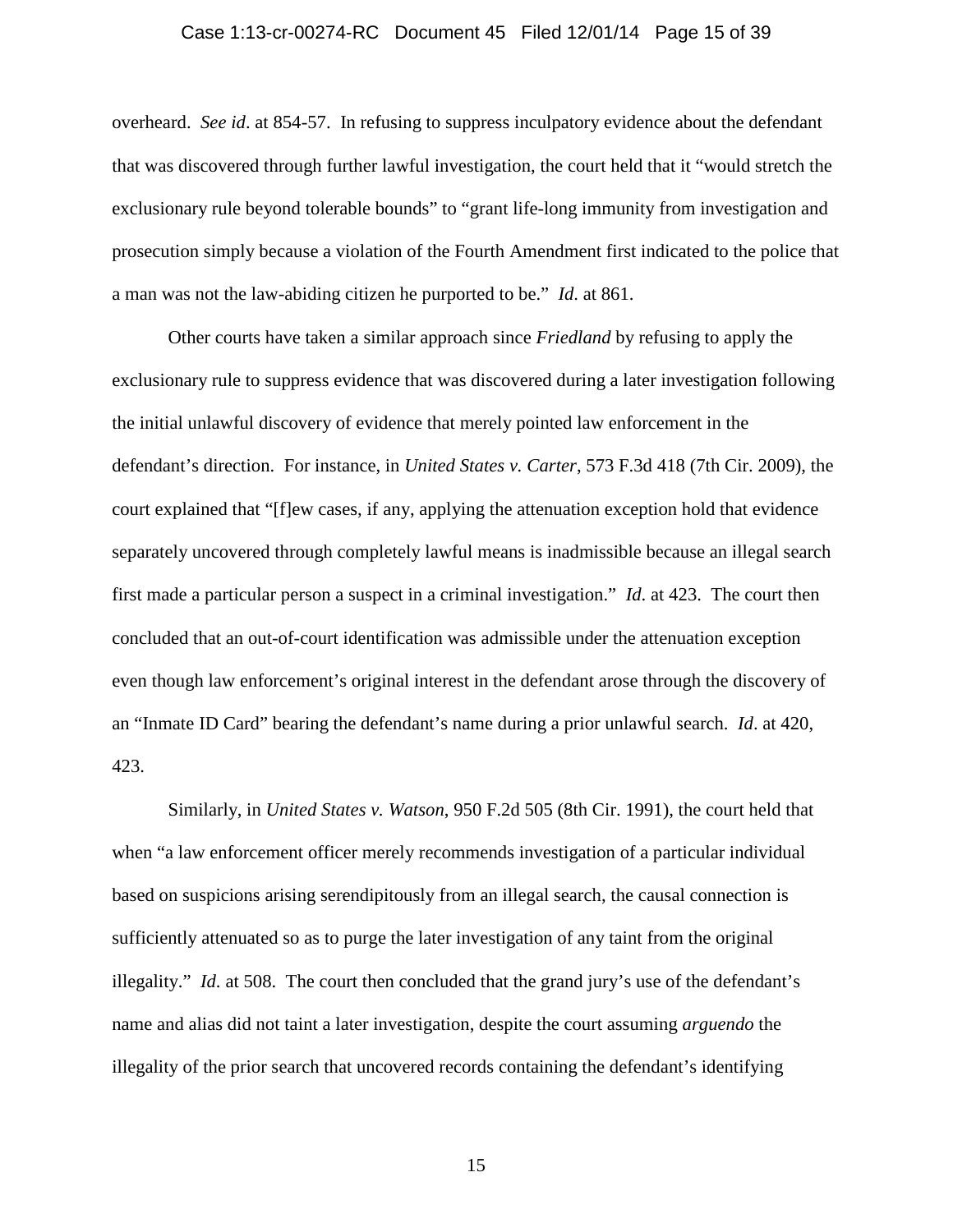### Case 1:13-cr-00274-RC Document 45 Filed 12/01/14 Page 16 of 39

information. *See id*.; *see also Hoonsilapa v. INS*, 575 F.2d 735, 738 (9th Cir. 1978) ("[T]he mere fact that [a] Fourth Amendment illegality directs attention to a particular suspect does not require exclusion of evidence subsequently unearthed from independent sources." (citation omitted).

The circumstances here even more strongly compel finding attenuation than in the above cases because the law enforcement database search revealed only the slimmest of leads: the 818 number. HSI thus was required to take an additional investigative step just to find a name associated with the 818 number, as compared to the typical "unlawful lead" case in which the defendant's full identify is discovered through the illegal search or seizure. In addition, HSI acted lawfully by subpoenaing Google for information about the owner of the 818 number, and HSI's four month investigation between obtaining the 818 number and conducting the forensic laptop examination primarily involved the use of information in TECS that existed before the initial database search, which further shows that the 818 number, at most, "tipped off the [G]overnment … to the probable identity of the perpetrator." *United States v. Smith*, 155 F.3d 1051, 1063 (9th Cir. 1998); *cf. United States v. Crews*, 445 U.S. 463, 475 (1980) ("The exclusionary rule … does not reach backward to taint information that was in official hands prior to any illegality."). Accordingly, the Court concludes that the discovery of the laptop evidence occurred only through substantial and essential intervening events following the "unlawful lead" that was the 818 number, and this factor therefore weighs strongly in favor of not excluding that evidence.

# *c. Purpose And Flagrancy Of The Illegal Conduct*

Lastly, the Court considers the "purpose" and "flagrancy" of the illegal law enforcement conduct. *See Brodie*, 742 F.3d at 1063. As a rule, courts generally "favor suppression" only "if law enforcement officials conducted the illegal search with the purpose of extracting evidence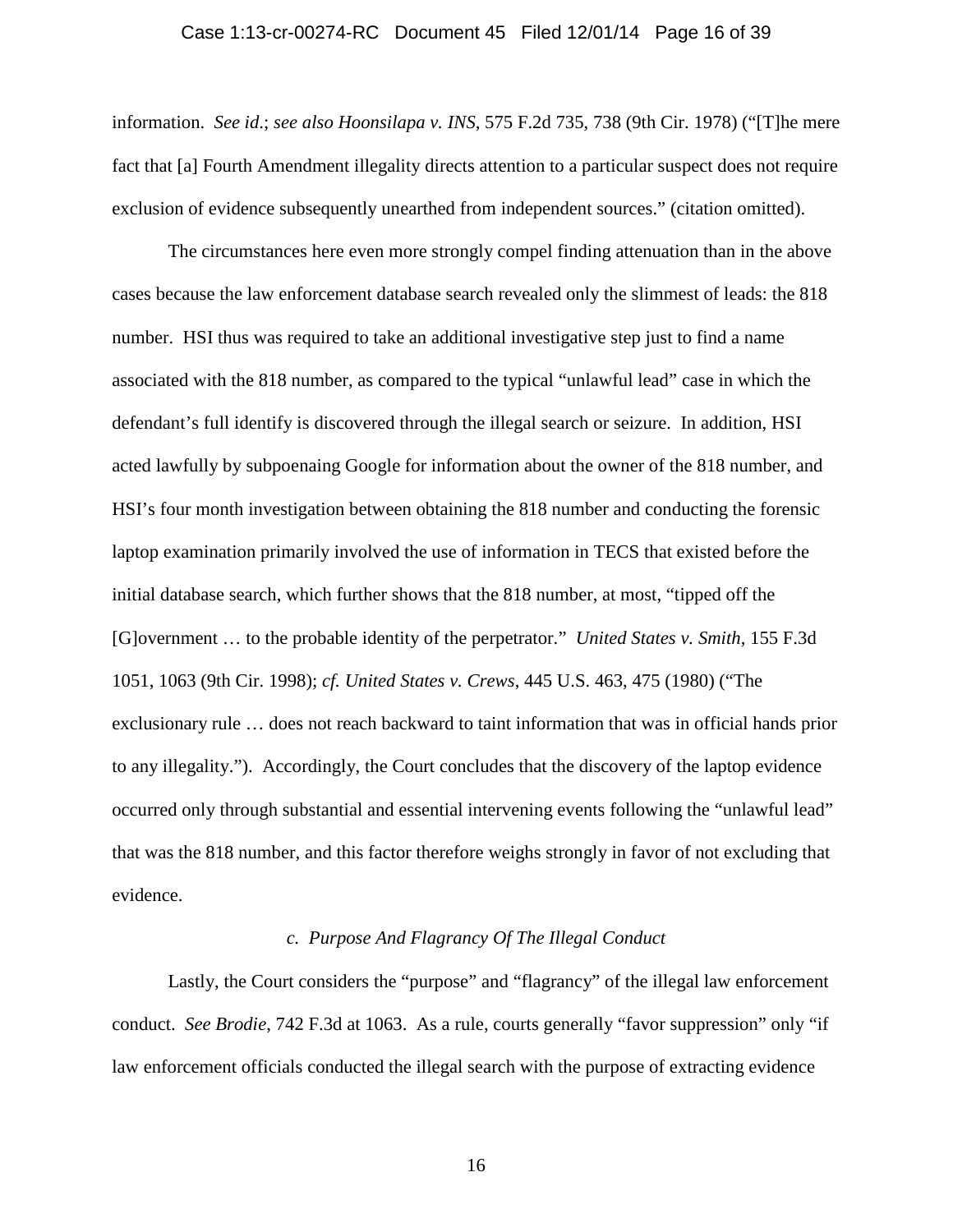### Case 1:13-cr-00274-RC Document 45 Filed 12/01/14 Page 17 of 39

against the defendant, or if they flagrantly broke the law in conducting the search." *United States v. Washington*, 387 F.3d 1060, 1075 (9th Cir. 2004) (citation omitted); *see also Davis v. United States*, 131 S. Ct. 2419, 2427 (2011) ("When the police exhibit 'deliberate,' 'reckless, or 'grossly negligent' disregard for Fourth Amendment rights, the benefits of exclusion tend to outweigh the costs." (citation omitted)). In contrast, when law enforcement officials acted with an "objectively reasonable good-faith belief that their conduct is lawful, or when their conduct involves only simple, isolated negligence, the deterrent value of suppression is diminished, and exclusion cannot 'pay its way.'" *Davis*, 131 S. Ct. at 2427 (citations omitted); *see also, e.g.*, *United States v. Boone*, 62 F.3d 323, 325 (10th Cir. 1995) (noting that "a mistaken belief" that the defendant "had consented to the search … rises to the level of a Fourth Amendment violation, [but] it does not qualify as flagrant misconduct that would tilt the scales against attenuation"); *United States v. Ramos*, 42 F.3d 1160, 1164 (8th Cir. 1994) (holding that attenuation existed when, among other considerations, the "officer's conduct was in good faith" and "not flagrant"); *United States v. Richard*, 994 F.2d 244, 252 (5th Cir. 1993) (holding that attenuation existed when, among other considerations, "both agents reasonably believed that they had consent to search" defendant's motel room).

The Court, however, is left slightly in the dark regarding the flagrancy element because the Government has strategically refused to provide details about the law enforcement database it used. Based on the Government's affidavits and briefing on the motion to suppress, the Court knows only that the database was accessible to HSI and that this database was not the NSA program discussed in *Klayman.* The Court may surmise, though, that the law enforcement database operates fairly similarly to the NSA program, at least insofar as the database also appears to include a repository of aggregated telephone records for calls made into the U.S. from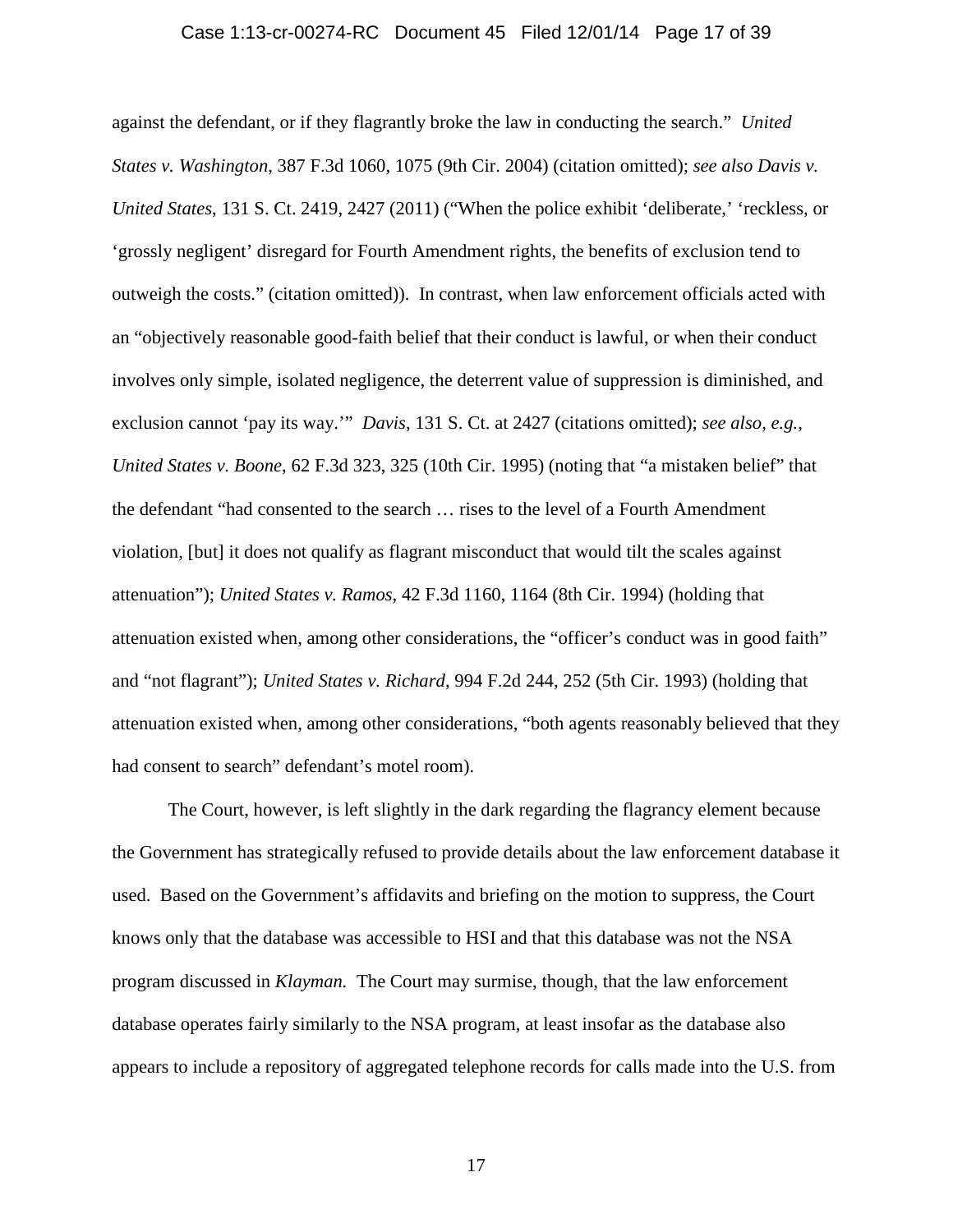### Case 1:13-cr-00274-RC Document 45 Filed 12/01/14 Page 18 of 39

abroad. *Cf*. *Klayman*, 957 F. Supp. 2d at \*14-19 (describing the NSA's bulk telephony program). The Court can reach this conclusion because HSI used the database to search retrospectively for telephone calls between Sheikhi's Iranian telephone number and any U.S. number, which suggests that the database includes, at a minimum, a collection of past telephone calls from foreign numbers into the U.S.

Such ambiguity, however, leaves the Court in a difficult position. For example, if the Court treats the HSI law enforcement database as functionally equivalent to the NSA telephony program, the Court likely would conclude that HSI acted in good faith because federal courts generally have approved of the NSA program, with the exception being Judge Leon's opinion in *Klayman*, which itself is on appeal before the D.C. Circuit. *See* Gov't's Mem. Opp'n Mot. Suppress 19 n.5 (citing cases upholding the NSA program). Further, even if the Court accepts *Klayman* as the authoritative statement on the NSA program's legality, *Klayman* was not decided until 2013, while the HSI database search occurred in 2011, at which time it appears that no federal court had deemed the program unconstitutional. *See Davis*, 131 S. Ct. at 2429 ("Evidence obtained during a search conducted in reasonable reliance on binding precedent is not subject to the exclusionary rule.").

But, at the same time, the Court does not know with certainty whether the HSI database actually involves the same public interests, characteristics, and limitations as the NSA program such that both databases should be regarded similarly under the Fourth Amendment. In particular, the NSA program was specifically limited to being used for counterterrorism purposes, *see Klayman*, 957 F. Supp. 2d at 15-16, and it remains unclear if the database that HSI searched imposed a similar counterterrorism requirement. If the HSI database did have such a limitation, that might suggest some level of flagrancy by HSI because it was clear that neither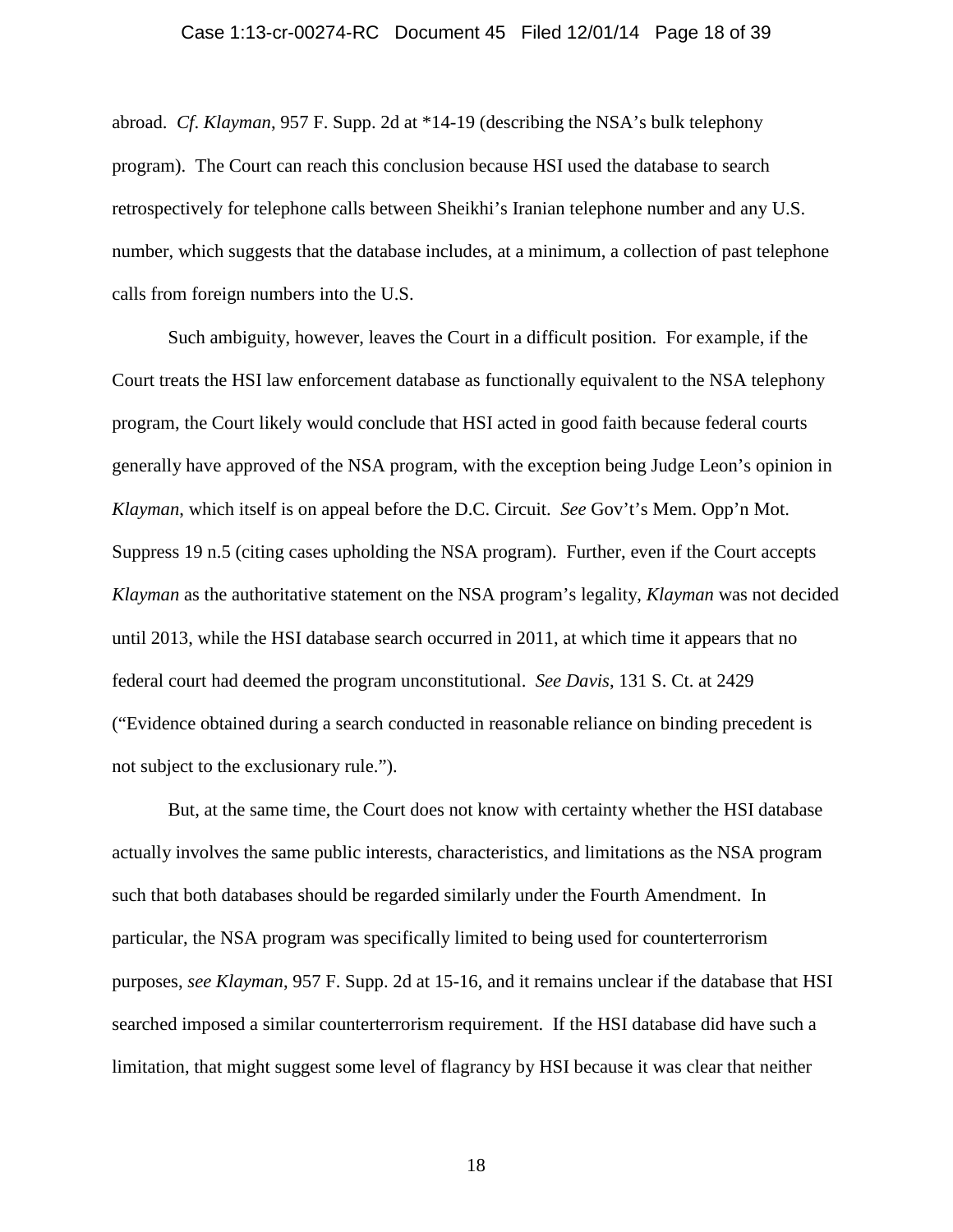#### Case 1:13-cr-00274-RC Document 45 Filed 12/01/14 Page 19 of 39

Sheikhi nor Hassanshahi was involved in terrorism activities. With so many caveats, the Government's litigation posture leaves the Court in a difficult, and frustrating, situation. Yet, even assuming that the HSI database was misused to develop the lead into Hassanshahi, HSI's conduct appears no more flagrant than law enforcement conduct in other "unlawful lead" cases, which still held that the attenuation exception applied nonetheless. [6](#page-18-0) *Cf. Carter*, 573 F.3d at 421 (admitting evidence after illegal search of defendant's residence); *Smith*, 155 F.3d at 1059 (admitting evidence resulting from an "illegally intercepted wire communication"); *Friedland*, 441 F.2d at 856 (admitting evidence after the "FBI unlawfully installed electronic 'bugs'" in an office).

The Court is more certain, though, that HSI did not search the law enforcement database for the purpose of "extracting evidence against the defendant." *Washington*, 387 F.3d at 1075 (citation omitted). When it executed the database search using Sheikhi's business telephone number, HSI had no inclination that Hassanshahi was involved with Sheikhi or his company; indeed, the agency used the law enforcement database to cast a wide net for potential U.S.-based suspects for the very reason that it had no leads into U.S. suspects at the time. Thus, although that net eventually ensnared Hassanshahi, the lack of initial targeting compels the Court to conclude that HSI did not act purposefully or in bad faith to violate Hassanshahi's constitutional rights.

<span id="page-18-0"></span><sup>&</sup>lt;sup>6</sup> The Government's silence regarding the nature of the law enforcement database has made the Court's analysis more complex than it should be. Although the Court still concludes that the attenuation exception applies in large part based on the "unlawful lead" line of cases, the Court will order that the Government provide the Court with an *ex parte* declaration summarizing the contours of the mysterious law enforcement database used by HSI, including any limitations on how and when the database may be used.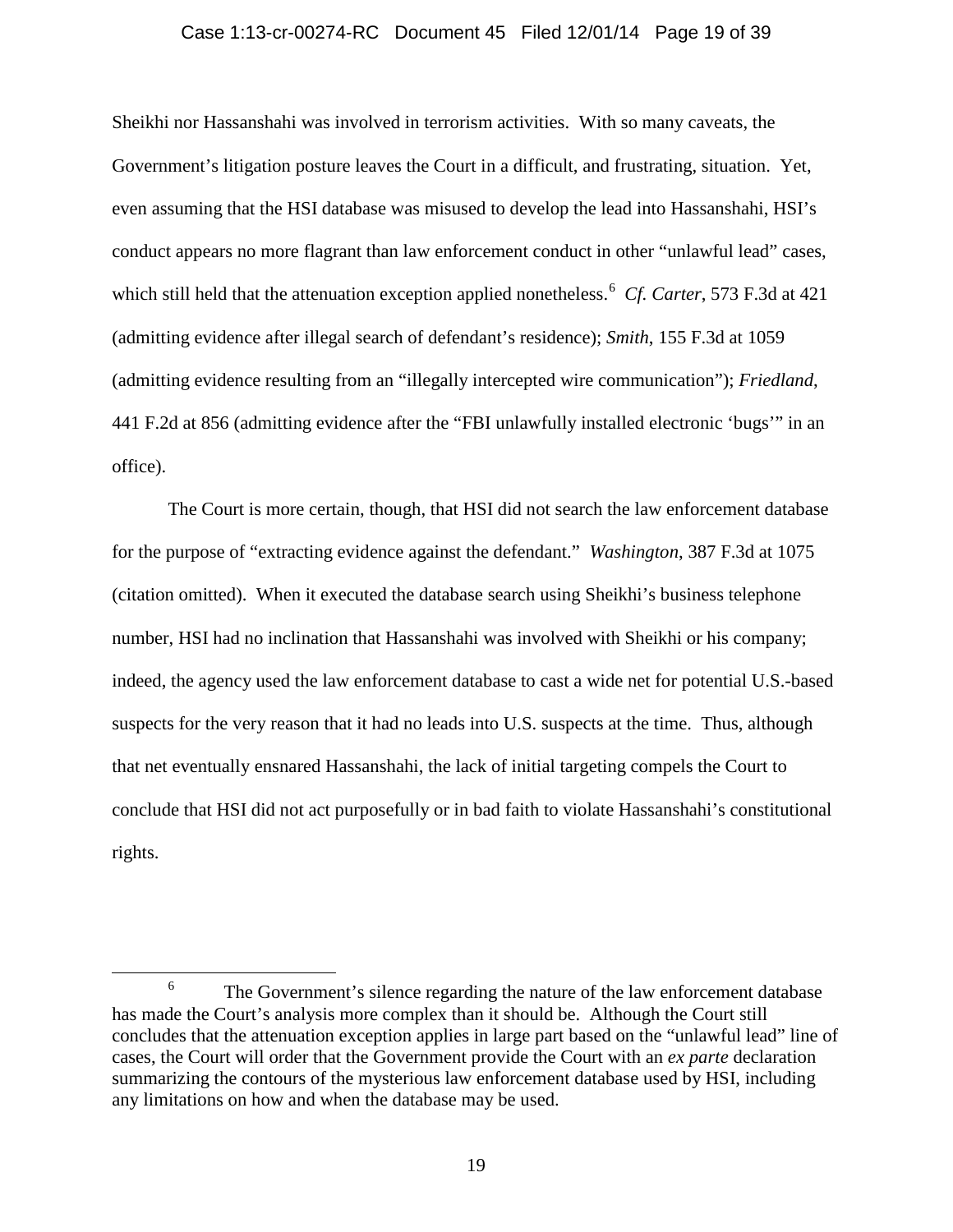4. *United States v. Scios* and *United States v. Najjar* Do Not Compel A Different Result Finally, the Court must address two arguments raised through Hassanshahi's reply memorandum. First, Hassanshahi argues that the D.C. Circuit's *en banc* decision in *United States v. Scios*, 590 F.2d 956 (D.C. Cir. 1978), is directly on point and compels against finding attenuation. *See* Def.'s Reply Supp. Mot. Suppress 20-19. In *Scios*, law enforcement agents illegally searched sixty file folders located in the defendant's home after the defendant had been arrested. *See id*. at 958. One of the folders contained various papers, including a credit card receipt for a motel bearing the defendant's name and an itemized bill from the same motel indicating that "Mr. Massa" had registered for the room. *See id*. The agents issued a subpoena to require Massa to appear before a grand jury regarding the defendant's possible unlawful activity, namely wiretapping. *See id*. Massa initially refused to testify, but he later agreed after the prosecutor granted him immunity and threatened contempt for any further refusal. *See id*. at 958-59. After the defendant was indicted, he moved to suppress Massa's testimony as fruit of the illegal seizure of the credit card receipt. *See id*. at 959. The *en banc* court held that Massa's testimony was inadmissible because his decision to testify was "made solely to avoid being jailed for contempt." *Id.* at 961. The court also noted that the taint from the illegal search had not dissipated because the agents were unaware of Massa's existence prior to the search, and because Massa agreed to testify only in response to official pressure, not through his own volition. *Id*. at 963-64.

The Court finds that *Scios* is inapplicable to the instant case. *Scios* involved applying the fruit of the poisonous tree doctrine to testimony from a witness whose identity was uncovered through a search that violated the defendant's Fourth Amendment rights. Thus, in *Scios*, and in other cases relying on *Scios* since then, the question was whether a witness voluntarily had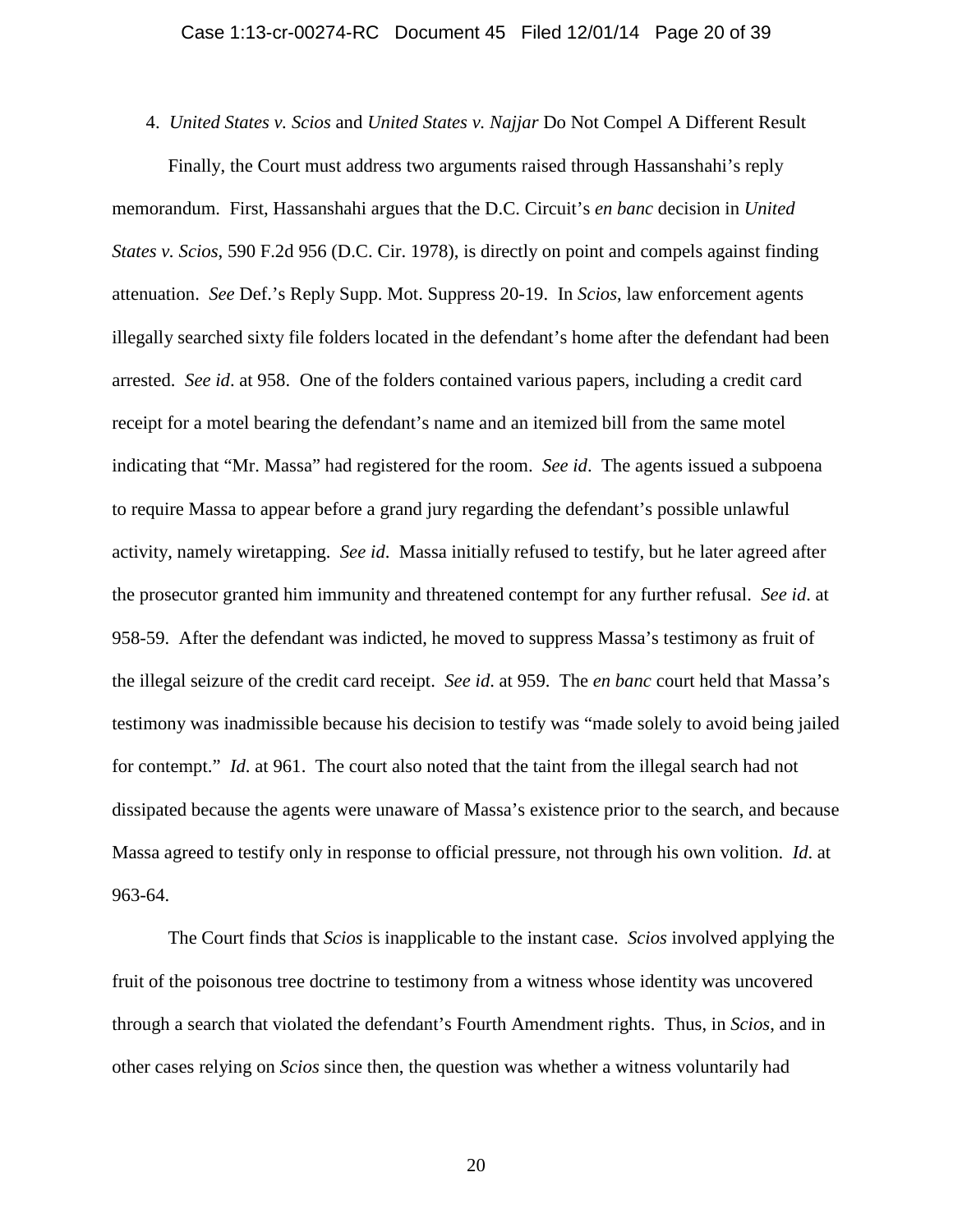### Case 1:13-cr-00274-RC Document 45 Filed 12/01/14 Page 21 of 39

chosen to testify such that the testimony may be considered attenuated from the prior unlawful search. *See Scios*, 590 F.2d at 960 ("In certain circumstances, the attenuation doctrine has been applied where the witness who has been located as the result of an illegal search or seizure has voluntarily decided to testify." (citations omitted)); *id*. ("Turning to the case before us, we examine first the claim that the taint of the illegal seizure was attenuated by a voluntary decision to testify."); *see also United States v. Stevens*, 612 F.2d 1226, 1230 (10th Cir. 1979) (comparing *Scios* and affirming the district court's decision to admit witness testimony when the witness "offered to testify" in part due to "a desire 'to change his life-style and stay out of trouble,'" not due to the threat of contempt or other penalties like in *Scios*); *United States v. Davis*, No. CRIM. 10-339, 2011 WL 1655549, at \*5-6 (D. Or. May 2, 2011) (comparing *Scios* and admitting witness testimony when the witness "made an independent and voluntary decision to speak with the officers several months after she was identified as a result of an illegal search," such that attenuation existed).

Here, there is no witness testimony against Hassanshahi, and even stretching *Scios* to its plausible limits, Hassanshahi has not, and cannot, demonstrate how any relevant physical evidence against him might be considered "coerced" like the witness in *Scios*. *Cf. Scios*, 590 F.2d at 961 ("[I]t is plain that Massa's giving of testimony before the grand jury, and presumably at the trial is purely and simply a product of coercion."). Instead, the unlawful law enforcement database search allowed HSI to uncover the identity of Hassanshahi — the *defendant*, not a witness and not evidence in and of itself — by linking him to the 818 number through the Google subpoena; the 818 number then led HSI to other *physical* evidence, such as that in TECS, not any witness testimony. Accordingly, the scenario here is both factually and legally distinct from *Scios*. The correct analysis, in fact, involves the "wrongful lead" cases, discussed above, in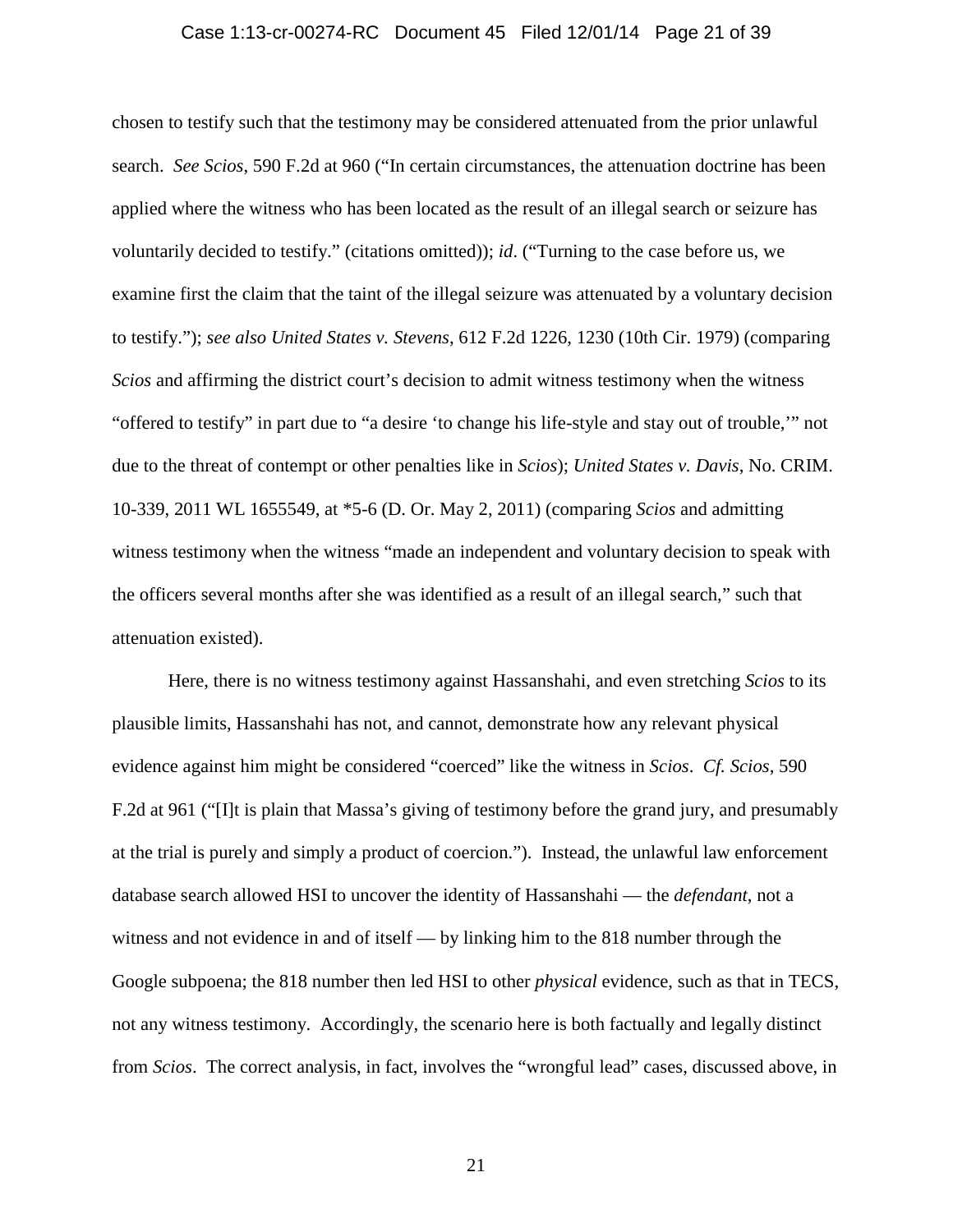### Case 1:13-cr-00274-RC Document 45 Filed 12/01/14 Page 22 of 39

which a limited piece of illegally obtained evidence directs law enforcement to focus its subsequent lawful investigation on the defendant, not on involuntary witness testimony cases like *Scios*. [7](#page-21-0)

Second, Hassanshahi suggests through his reply memorandum that *United States v. Najjar*, 300 F.3d 466 (4th Cir. 2002), requires the Court to find a lack of attenuation here. *See* Def.'s Reply Supp. Mot. Suppress 23-25. Not so. In *Najjar*, the defendant argued that the district court erred by admitting evidence obtained through two search warrants when much of the evidence used to obtain those two warrants came from the execution of an earlier warrant in 1995 that later was invalidated. *See id.* at 475. In affirming the district court's decision, the Fourth Circuit explained that the officer's "investigation was not a simple matter of looking at salvage certificates obtained in the 1995 search and obtaining new evidence from their use, rather it was a substantial investigative effort unconnected to the seized documents themselves[.]" *Id*. at 479. The court then relied on a theory similar to the "wrongful lead" doctrine by explaining that "it is not enough that the original certificates may have triggered [the officer's] suspicion or gave impetus or direction toward what is to be focused on by the government." *Id.* (internal citation and quotation omitted). Thus, the court concluded that "[e]ven if the original illegal search in some slight way was a but-for cause of the later searches,

<span id="page-21-0"></span> <sup>7</sup> Even ignoring this fundamental difference, *Scios* still does not compel a different result here. There is no doubt that in the case of both Messa's testimony in *Scios* and the forensic examination of Hassanshahi's laptop, "but for" the initial unlawful search, law enforcement would not have uncovered the relevant evidence, thus making both pieces of evidence "fruit" of the poisonous tree. *Cf*. Def.'s Reply Supp. Mot. Suppress 22 (arguing that "[j]ust like Massa's testimony in *Scios*, the computer search in this case is fruit of the poisonous tree and should be suppressed"). But unlike in *Scios*, where the D.C. Circuit found no attenuation primarily due to a lack of voluntariness by Messa, all three attenuation factors in this case suggest that the illegal taint from the database search was purged by the time of the forensic examination. Hassanshahi fails to appreciate that merely having "but-for" causation does not require suppression when other attenuating factors are at play.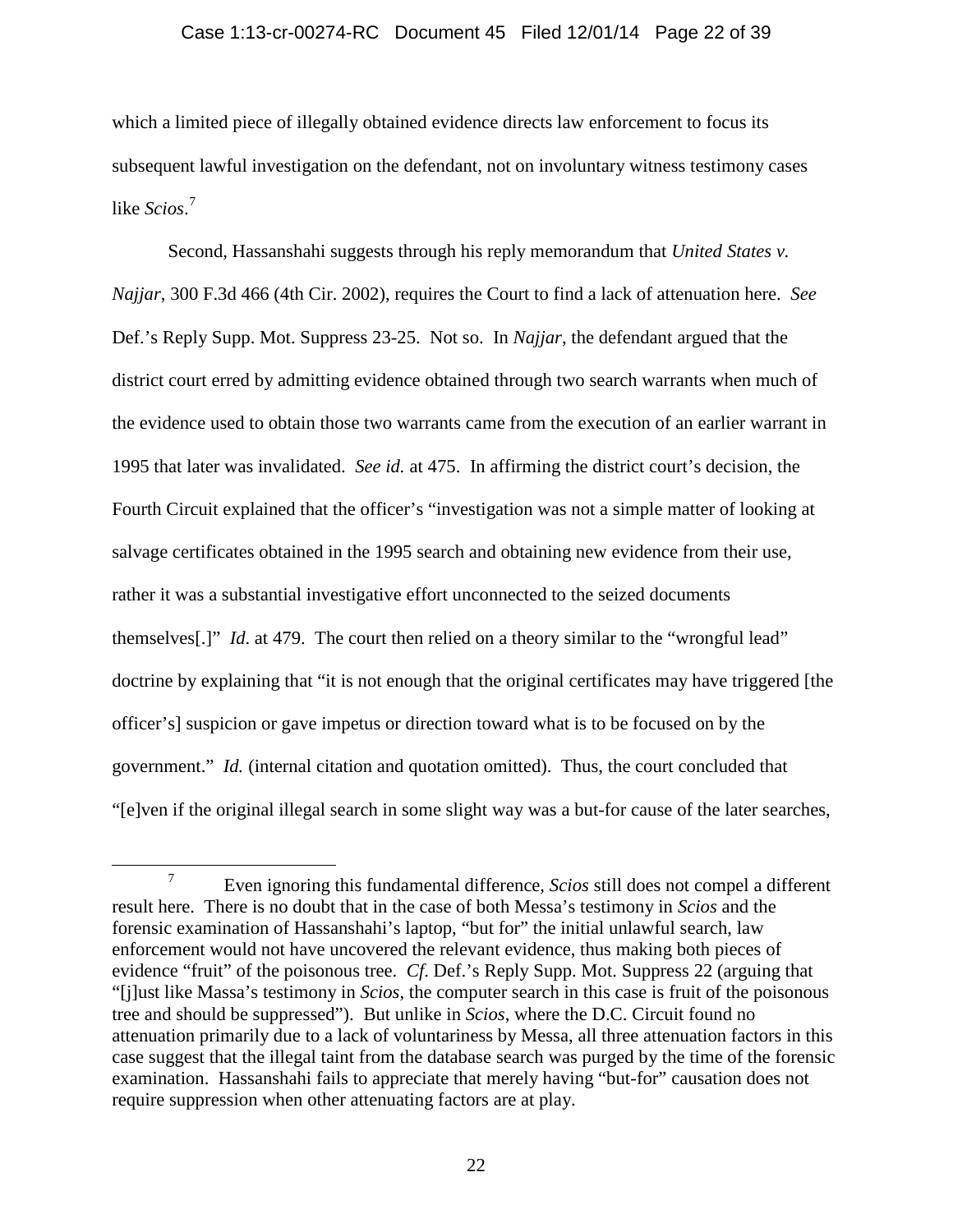### Case 1:13-cr-00274-RC Document 45 Filed 12/01/14 Page 23 of 39

[the officer's] two-year investigation and the intervening circumstances were sufficient to break the causal link between any primary illegality and later obtained evidence." *Id*.

Though HSI's investigation into Hassanshahi lasted several months rather than two years, the conclusion in *Najjar* in consistent with the Court's decision here because of the significant investigative steps HSI took between the database search and the forensic examination, as well as the limited probative value of the unlawfully discovered 818 number. To distinguish the cases, Hassanshahi asserts that "no time at all passed between the illegal search (accessing the telephony database) and when the agent ordered the computer search when and if Hassanshahi returned to the U[.]S." Def.'s Reply Supp. Mot. Suppress 25. But Hassanshahi's argument misstates the facts of the case and therefore focuses on the wrong timeframe. In reality, the HSI agent did not order the forensic examination "when and if Hassanshahi returned to the U[.]S." *Id.* Instead, on November 29, 2011, the agent "augmented the existing TECS records regarding Hassanshahi by entering instructions that [the agent] should be alerted if and when [Hassanshahi] returned to the United States, and that [Hassanshahi] should be referred for secondary screening by [CBP] officers when he returned to the U.S." 2d Akronowitz Aff. ¶ 17. There is no support in the record for Hassanshahi's claim that the forensic examination also was ordered on November 29 or, for that matter, at any other time prior to Hassanshahi's arrival at LAX on January 12, 2012. Indeed, the record does not reflect any evidence that law enforcement had any way of knowing which devices, if any, Hassanshahi would possess when he eventually crossed the border at a then-unknown date.

Alternatively, even if the Court used November 29, 2011, as the relevant date, most of the key investigative steps leading to the forensic examination already had occurred between then and the August 24, 2011, database search such that the same temporal proximity analysis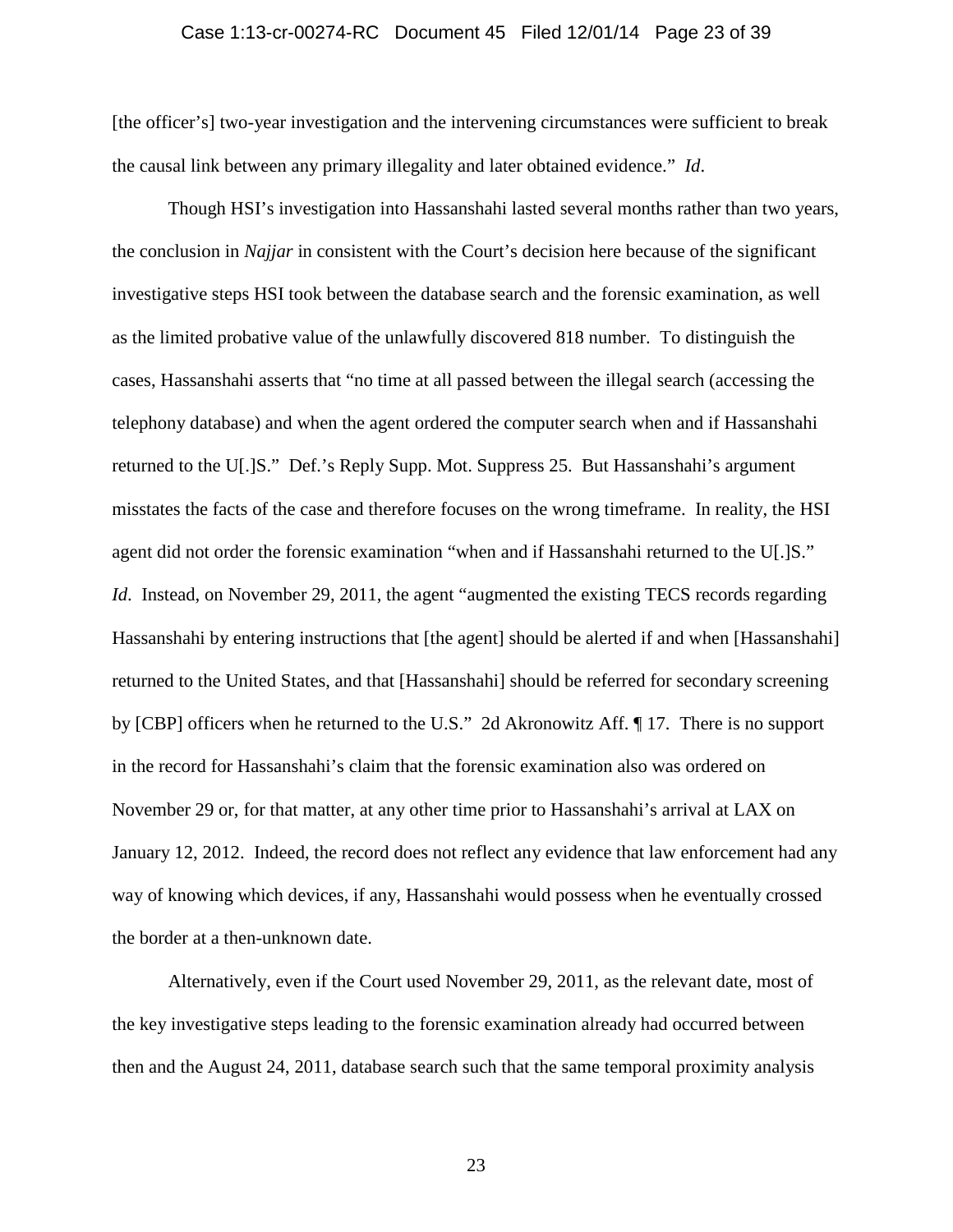### Case 1:13-cr-00274-RC Document 45 Filed 12/01/14 Page 24 of 39

should apply. Thus, Hassanshahi's suggestion that "[t]here was no time for any independent investigation" during this two month period, *see* Def.'s Reply Supp. Mot. Suppress 25, is not supported by the undisputed facts in the record, which show that HSI did conduct an independent investigation in this period by using, for example, TECS and a Google subpoena.<sup>[8](#page-23-0)</sup> Lastly, Hassanshahi asserts that *Najjar* is distinguishable because the circuit court there agreed with the district court's finding that the original violation was not purposeful or flagrant. *See id*. As this Court has explained, however, it reaches the same conclusion as *Najjar* about the lack of purposefulness or flagrancy with regard to the database search. Simply put, then, nothing in *Najjar* requires a different conclusion here.<sup>[9](#page-23-1)</sup>

 $*$  \* \* \*

In sum, the Court finds that all three attenuation factors compel in favor of finding that the initial taint of illegality from the law enforcement database search was purged. Accordingly, the Court concludes that the "causal chain" leading to the discovery of laptop evidence was "too attenuated to justify exclusion." *Brodie*, 742 F.3d at 1063 (citation and quotation omitted). The Court therefore refuses to suppress the laptop evidence on this basis.

<span id="page-23-0"></span> <sup>8</sup> Hassanshahi also argues that "there was no independent source of information" linking Hassanshahi to Sheikhi. *See* Def.'s Reply Supp. Mot. Suppress 25. Though true that the database search provided the only link between Hassanshahi and Sheikhi, Hassanshahi does not explain why this fact is relevant to the attenuation analysis.

<span id="page-23-1"></span>It appears to the Court that Hassanshahi actually may be arguing about the independent discovery exception to the fruit of the poisonous tree doctrine, not attenuation. *Cf*. *United States v. Holmes*, 505 F.3d 1288, 1293 (D.C. Cir. 2007) (explaining that inevitable discovery, discovery through independent means, and attenuation are alternative methods for dissipating the taint from an unlawful search or seizure). If that is the case, Hassanshahi presents a straw man argument because the Government never suggested that it discovered the laptop evidence through independent means.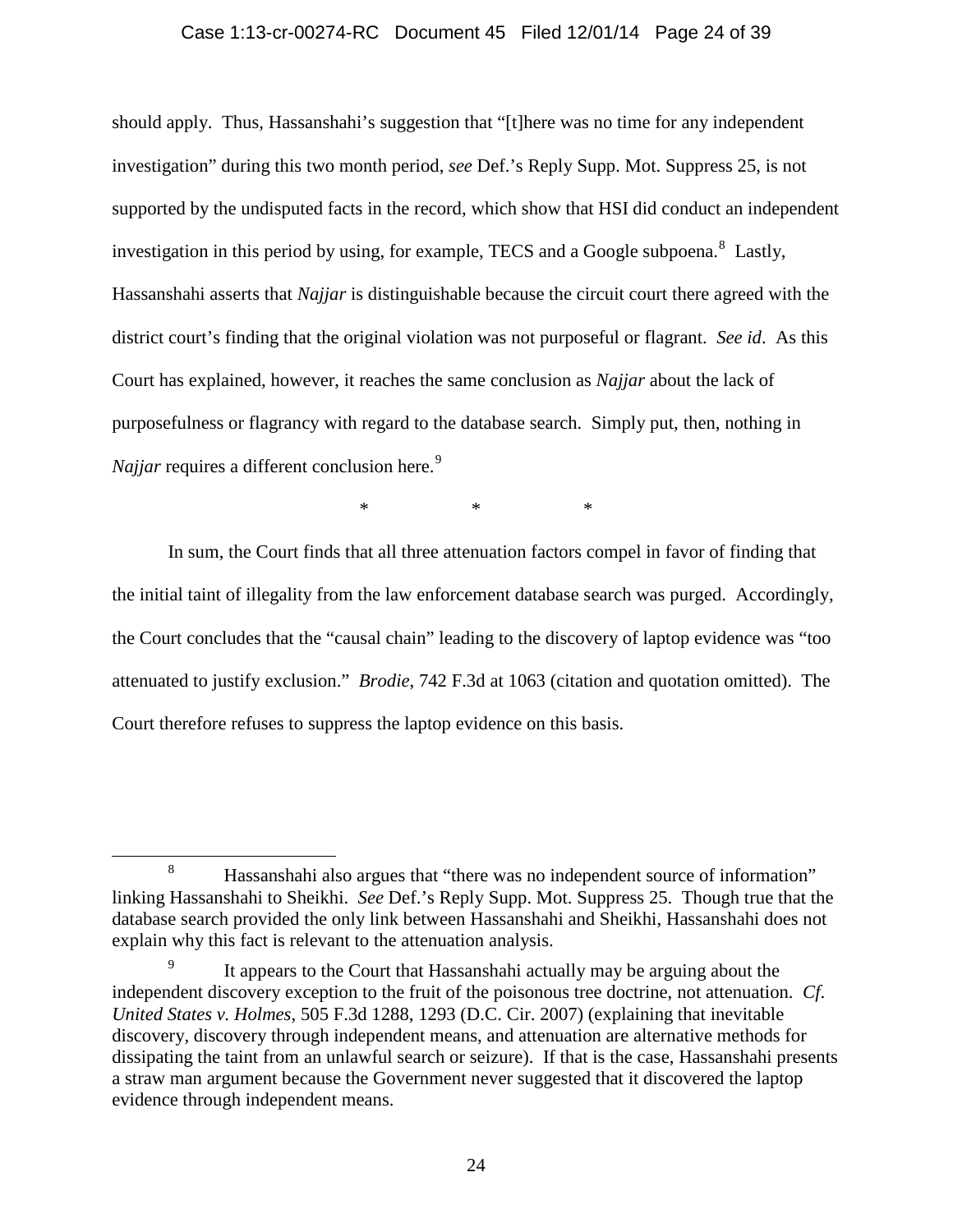### **C. Reasonable Suspicion Existed For The Forensic Laptop Examination**

The broad power of the Government to conduct searches at the international borders is rooted in "the long-standing right of the sovereign to protect itself by stopping and examining persons and property crossing into this country."[10](#page-24-0) *United States v. Ramsey*, 431 U.S. 606, 621 (1977). The Supreme Court therefore has explained that "[t]he Government's interest in preventing the entry of unwanted persons and effects is at its zenith at the international border." *United States v. Flores-Montano*, 541 U.S. 149, 152 (2004). Given the strong interests at stake, the Supreme Court has "[t]ime and again … stated that 'searches made at the border … are reasonable simply by virtue of the fact that they occur at the border.'" *Id*. at 152-53 (quoting *Ramsey*, 431 U.S. at 616).

Notwithstanding this sweeping language about the Government's expansive border search power, the Supreme Court has suggested over the years that the Fourth Amendment may impose some limits even at the nation's borders, though the Court has not always spoken definitively on that subject, nor has it clearly defined such limits, if any. *Cf. Flores-Montano*, 541 U.S. at 152-53, 155-56 (noting that there are "reasons that might support a requirement of some level of suspicion in the case of highly intrusive searches of the person-dignity and privacy interests of the person being searched," as well as in the case of searches of property that are "destructive"); *United States v. Montoya de Hernandez*, 473 U.S. 531, 541 & n.4 (1985) (noting that the Court has "not previously decided what level of suspicion would justify a seizure of an incoming traveler for purposes other than a routine border search"); *Ramsey*, 431 U.S. at 618 n.13 (leaving open the question of "whether, and under what circumstances, a border search

<span id="page-24-0"></span><sup>&</sup>lt;sup>10</sup> As a threshold issue, it is well settled that searches of passengers on incoming international flights at a U.S. airport are considered the "functional equivalent of a border search" for Fourth Amendment purposes. *Almeida-Sanchez v. United States*, 413 U.S. 266, 273 (1973).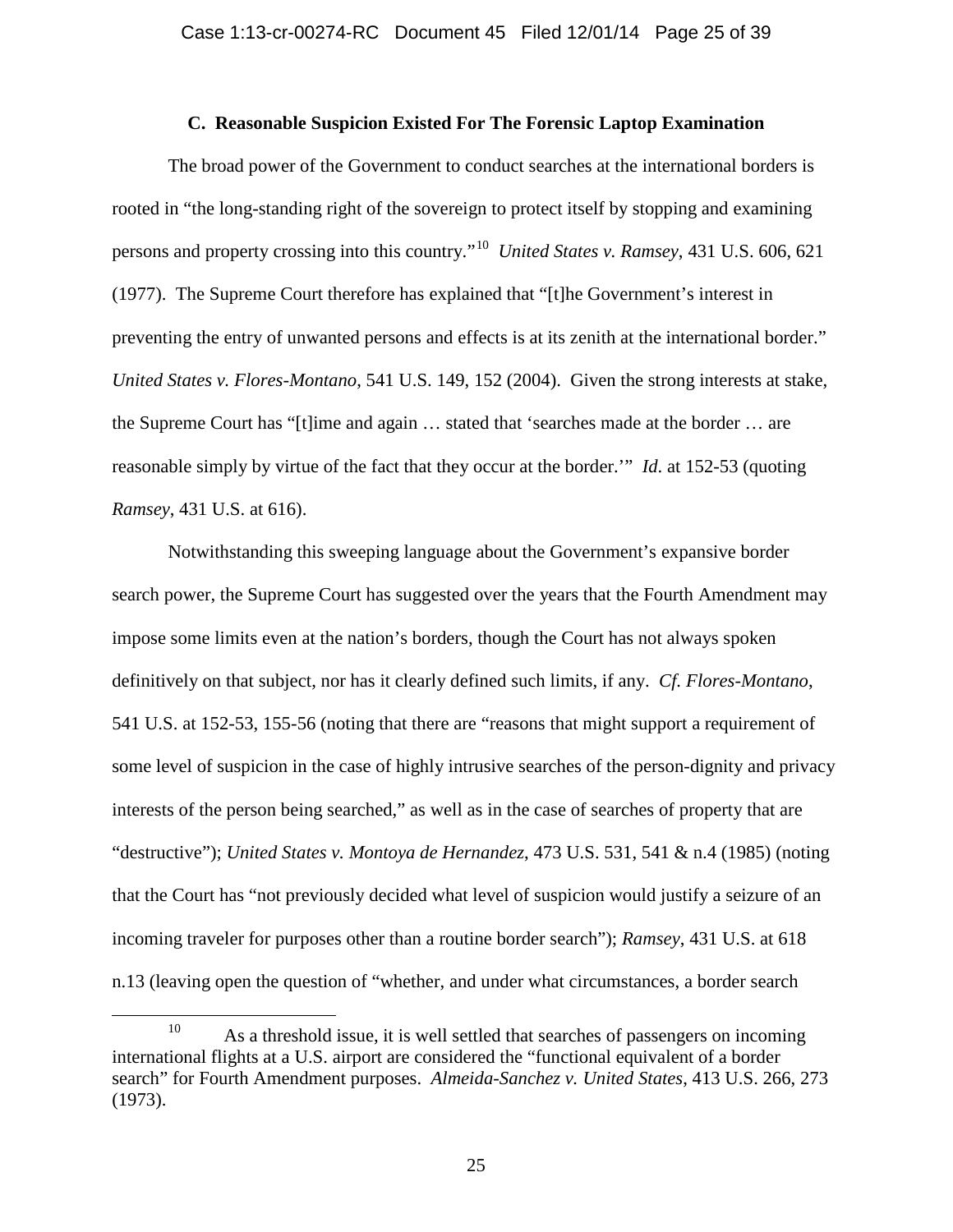### Case 1:13-cr-00274-RC Document 45 Filed 12/01/14 Page 26 of 39

might be deemed 'unreasonable' because of the particularly offensive manner in which it is carried out"). Indeed, "the ultimate touchstone of the Fourth Amendment is 'reasonableness,'" *Brigham City, Utah v. Stuart*, 547 U.S. 398, 403 (2006), so it appears only logical that some circumstance might arise at the border when the Government's conduct nudges into unreasonableness territory.

Hassanshahi now argues that this Court should recognize one such limit to the border search power by following two recent federal court decisions — *United States v. Cotterman*, 709 F.3d 952 (9th Cir. 2013), and *United States v. Saboonchi*, 990 F. Supp. 2d 536 (D. Md. 2014) and holding that the Fourth Amendment required reasonable suspicion to conduct the forensic examination of Hassanshahi's laptop following the border stop. Before reaching the legal merits of this position, however, the Court first must determine whether reasonable suspicion did in fact exist. And because the Court ultimately concludes that there was reasonable suspicion for the forensic examination of Hassanshahi's laptop, the constitutional question of whether that examination required reasonable suspicion becomes moot.<sup>[11](#page-25-0)</sup>

<span id="page-25-0"></span><sup>&</sup>lt;sup>11</sup> Interestingly, both *Cotterman*, 709 F.3d at 970 ("[W]e conclude that the examination of Cotterman's electronic devices was supported by reasonable suspicion and that the scope and manner of the search were reasonable under the Fourth Amendment."), and *Saboonchi*, 990 F. Supp. 2d at 571 ("All of this is more than sufficient to give rise to reasonable, particularized suspicion — if not probable cause — that Saboonchi was involved in violations of export restrictions on Iran."), found reasonable suspicion for the respective forensic computer examinations, yet both courts spent considerable space addressing a constitutional question that had no practical effect on the final disposition of the case. By contrast, this Court finds that engaging in such an exercise would be imprudent unless reasonable suspicion was found not to exist. *See Stillman v. CIA*, 319 F.3d 546, 548 (D.C. Cir. 2003) (holding that the district court abused its discretion by "unnecessarily" deciding a First Amendment question and explaining that "'[a] fundamental and longstanding principle of judicial restraint requires that courts avoid reaching constitutional questions in advance of the necessity of deciding them.'" (quoting *Lyng v. Nw. Indian Cemetery Protective Ass'n*, 485 U.S. 439, 445 (1988)).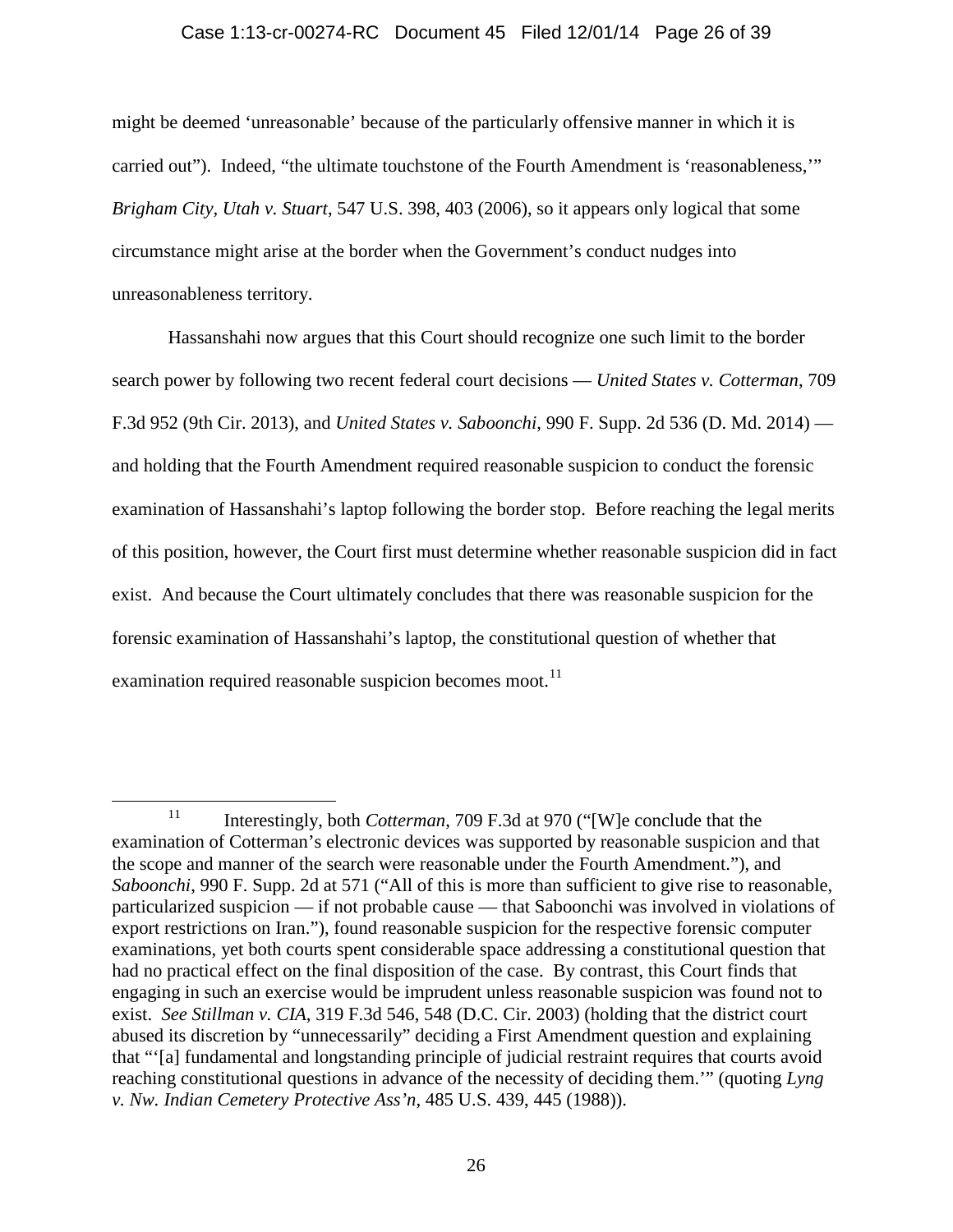#### 1. Reasonable Suspicion Standard

Reasonable suspicion exists when a law enforcement officer has "specific and articulable facts," which, considered together with rational inferences from those facts, indicate that criminal activity "may be afoot." *Terry v. Ohio*, 392 U.S. 1, 21, 30 (1968). When making the reasonable suspicion determination, courts are instructed to view the "totality of the circumstances" and not engage in a "divide-and-conquer analysis" in which courts consider whether each fact is "susceptible to an innocent explanation." *United States v. Arvizu*, 534 U.S. 266, 274 (2002). Thus, "[a] determination that reasonable suspicion exists … need not rule out the possibility of innocent conduct." *Id*. at 274 (citation omitted).

In addition, officers may "draw on their own experience and specialized training to make inferences from and deductions about the cumulative information available to them that 'might well elude an untrained person.'" *Id*. at 273 (quoting *United States v. Cortez*, 449 U.S. 411, 418 (1981)); *see also Ornelas v. United States*, 517 U.S. 690, 699 (1996) (reviewing court must give "due weight" to factual inferences drawn by law enforcement officers). Though an officer's reliance on a mere "inchoate and unparticularized suspicion or 'hunch'" is insufficient to establish reasonable suspicion, *see Terry*, 392 U.S. at 27, the likelihood of criminal activity need not rise to the level required for probable cause, nor even to the preponderance of the evidence standard. *See United States v. Sokolow*, 490 U.S. 1, 7 (1989).

Before turning to the reasonable suspicion analysis, the Court notes that it must exclude from the calculus evidence of the one telephone call between Sheikhi's business phone number and Hassanshahi's 818 number because this evidence was the clear and direct result of an unconstitutional search, as conceded by the Government. *See, e.g.*, *United States v. Karo*, 468 U.S. 705, 719 (1984) (explaining that "if sufficient untainted evidence was presented in the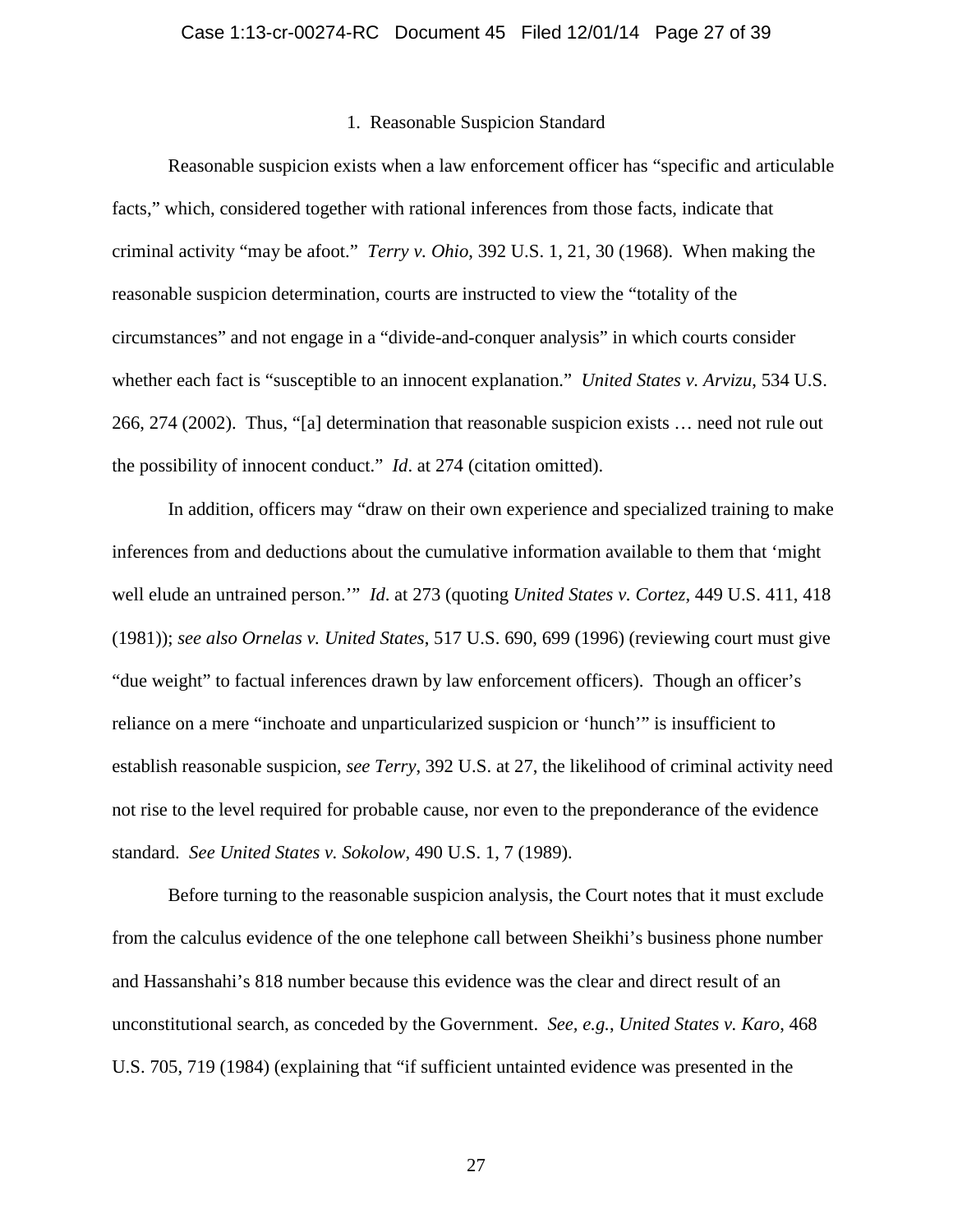# Case 1:13-cr-00274-RC Document 45 Filed 12/01/14 Page 28 of 39

warrant affidavit to establish probable cause, the warrant was nevertheless valid" (citation omitted)); *United States v. Pina-Aboite*, 109 F. App'x 227, 234 (10th Cir. 2004) (explaining that because the officer violated the Fourth Amendment by extending the scope of a traffic stop after finding no traffic violation, incriminating statements made later during the stop were tainted and could not contribute retrospectively to establishing reasonable suspicion for the prolonged stop); *United States v. Eustaquio*, 198 F.3d 1068, 1071-72 (8th Cir. 1999) ("As the touching of the defendant's midriff area was violative of the Fourth Amendment, any evidence resulting therefrom is inadmissible and cannot be used to determine whether there was a reasonable suspicion to detain or search her."). The Court next turns to the remaining evidence known about Hassanshahi prior to the forensic examination.

2. Hassanshahi's Criminal History And Frequent Travel To Iran

Prior to conducting the forensic examination, HSI conducted research on Hassanshahi in TECS, which led HSI to discover details about a 2003 federal investigation into Hassanshahi's participation in a conspiracy to establish an American company for the purpose of entering into an agreement with a Chinese company to build a computer production facility in Iran.<sup>12</sup> Federal

<span id="page-27-0"></span> $12$  In his reply memorandum, Hassanshahi suggests that the probative value of the 2003 HSI investigation is significantly lessened because he was "cleared" of any criminal misconduct. The decision not to file criminal charges, however, does not automatically equate to him having been cleared of all wrongdoing, and anyway, it is the facts uncovered about Hassanshahi's role in the scheme to violate the Iran export embargo that are probative of a potential new scheme to violate the same laws in 2011, not the ultimate decision not to file charges. Indeed, according to the California state court decision dismissing Hassanshahi's breach of contract claim as against public policy, Hassanshahi and his co-plaintiffs specifically alleged that "they and defendants [Chinese companies] agreed to establish an Iranian corporation to manufacture notebook computers in [Iran's] free trade zone and to sell that product in Iran and in neighboring countries." *Kashani v. Tsann Kuen China Enter. Co.*, 118 Cal. App. 4th 531, 537-38 (Cal. App. 2d Dist. 2004). Plaintiffs also alleged that as part of this agreement, they "traveled to Iran to begin setting up the plant," "secured the necessary governmental cooperation," and "invested considerable funds, time and resources into the project to find the land, plan the facility, and other expensive preparations ... [and to] make certain commitments,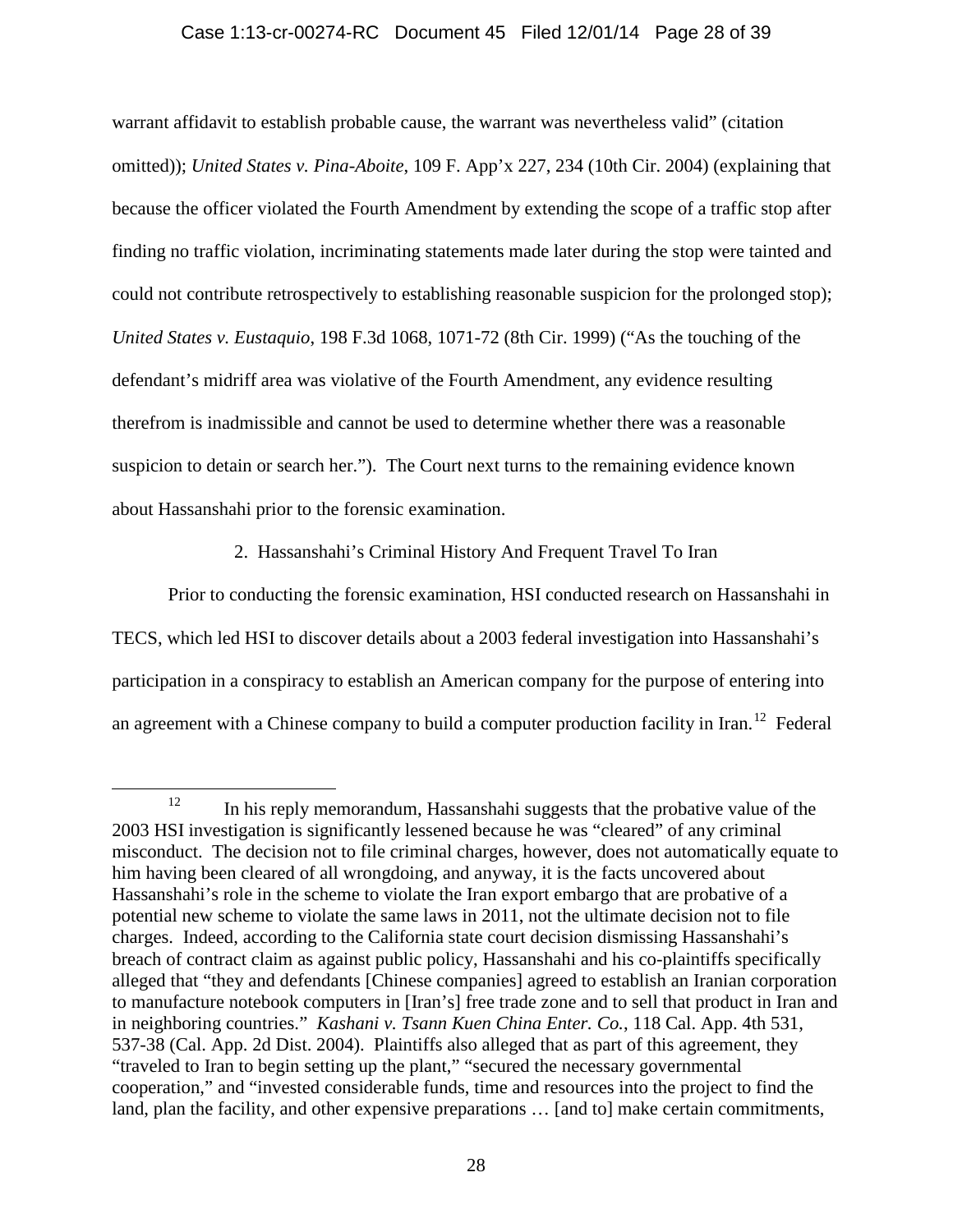#### Case 1:13-cr-00274-RC Document 45 Filed 12/01/14 Page 29 of 39

circuit courts have consistently held, however, that a person's criminal history is insufficient to create reasonable suspicion by itself. *See, e.g.*, *United States v. Johnson*, 482 F. App'x 137, 148 (6th Cir. 2012) ("The fact that [defendant] had committed crimes in the past, while it has a place in the reasonable-suspicion analysis, is not, without more, strong evidence of criminal activity in the present."); *United States v. Walden*, 146 F.3d 487, 490 (7th Cir. 1998) ("Reasonable suspicion of criminal activity cannot be based solely on a person's prior criminal record."). But, at the same time, "criminal history contributes powerfully to the reasonable suspicion calculus," *United States v. Santos*, 403 F.3d 1120, 1132 (10th Cir. 2005), and an officer's "knowledge of the individual's criminal history help[s] to dispel any likelihood that the observed conduct actually was innocent." *United States v. Monteiro*, 447 F.3d 39, 47 (1st Cir. 2006).

Here, HSI's 2003 investigation into Hassanshahi's scheme to violate the Iran trade embargo was relevant for more than just establishing Hassanshahi's general history with law enforcement, as his past activity in Iran also negatively colored the perception of any future travel by him to that specific country. Thus, Hassanshahi's travel to Iran after 2003 should not be measured as general travel abroad to a foreign country like another person's travel might, but rather as him returning to the specific "scene of the crime," for lack of a better term. Travel to Iran, then, becomes a particularized and objective fact potentially indicative of ongoing criminal activity by Hassanshahi because one quite reasonable explanation for his ongoing presence in Iran was that he continued to conduct business involving that country, similar to what he did in 2003. *Cf. Reid v. Georgia*, 448 U.S. 438, 440-41 (1980) (finding no reasonable suspicion in large part because defendant's arrival "from Fort Lauderdale, which the agent testified is a

 $\overline{a}$ 

including [with] the government [of Iran]." *Id*. at 548 (internal citations and quotation marks omitted). Given Hassanshahi's own admissions in the civil lawsuit, the assertion that no criminal charges were filed may be true, but that does not negate the reality of the underlying events.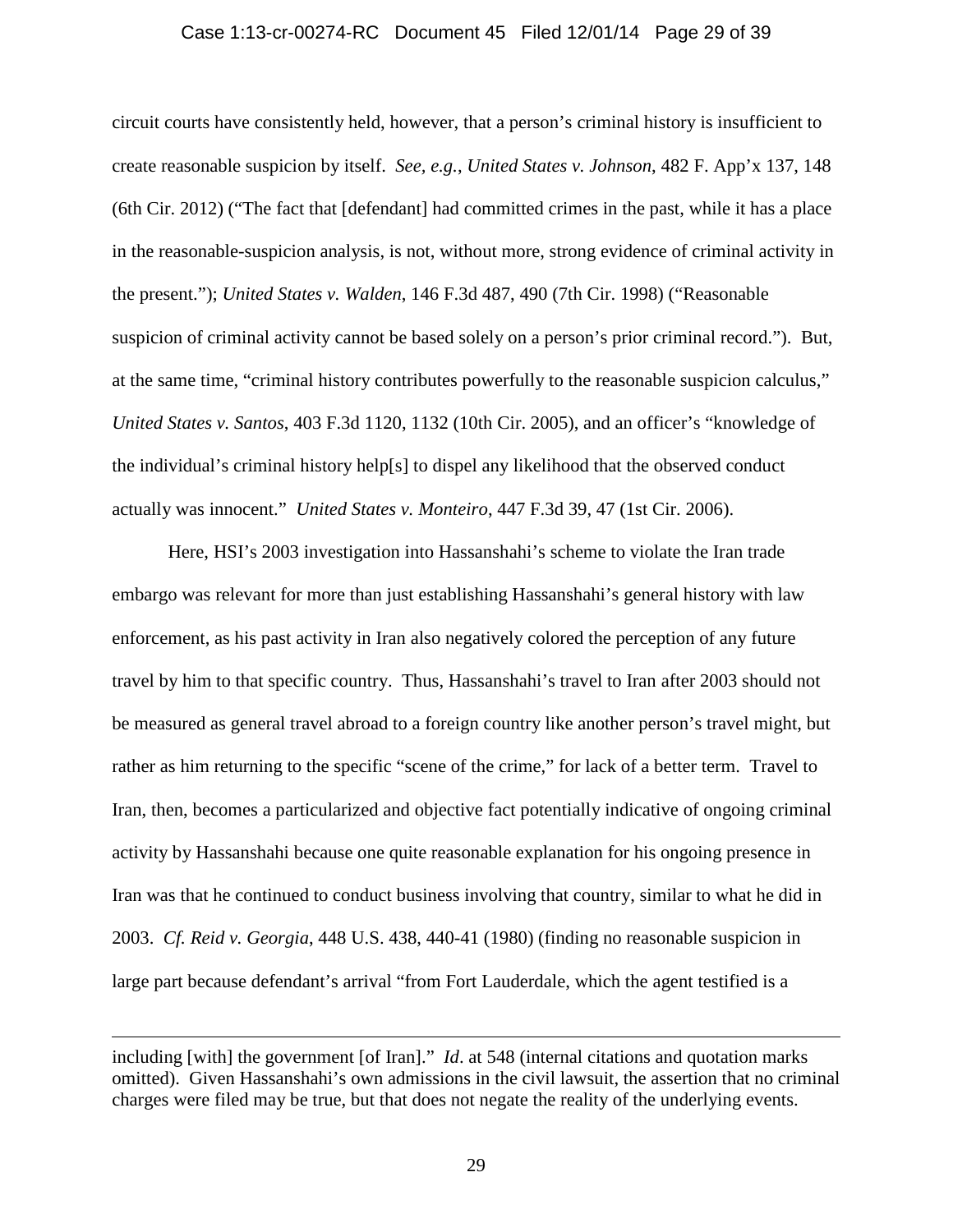### Case 1:13-cr-00274-RC Document 45 Filed 12/01/14 Page 30 of 39

principal place of origin of cocaine sold elsewhere in the country[,] … describe[d] a very large category of presumably innocent travelers, who would be subject to virtually random seizures were the Court to conclude that as little foundation as there was in this case could justify a seizure."); *Cotterman*, 709 F.3d at 992 (Smith, J., dissenting) (criticizing the majority for finding reasonable suspicion based in large part on defendant recently traveling to Mexico, a country broadly associated with "sex tourism," because using such a generic fact to support reasonable suspicion potentially means that "thousands of individuals — many with decades-old convictions — will now be forced to reconsider traveling to entire countries or even continents, or will need to leave all their electronic equipment behind, to avoid arousing a 'reasonable' suspicion.").

In addition, TECS revealed not only that Hassanshahi was in Iran for some period of time between late 2011 and early 2012, but also that he had returned from Iran in 2006, twice in 2008, once in 2010, and once again in May 2011. Given Hassanshahi's history in acting to violate the Iran trade embargo, these frequent trips potentially were suggestive of a continuous illegal business relationship with someone in Iran, or with the country's government itself. *Cf. United States v. Glover*, 353 F. App'x 314, 317 (11th Cir. 2009) (finding that defendant's multiple "trips to Trinidad, which was known to be a high drug trafficking location," were indicative of drug smuggling and helped support reasonable suspicion); *Hurn v. United States*, 221 F. Supp. 2d 493, 503 (D.N.J. 2002) (finding that defendant's "repeated, prior trips to Jamaica," a "known drug source country," were indicative of drug smuggling and helped support reasonable suspicion); *United States v. Clymore*, 515 F. Supp. 1361, 1367 (E.D.N.Y. 1981) (evidence that defendant was returning from a trip to Pakistan, a country known as a source of narcotics; that defendant had made a number of other trips to the Middle East; and that defendant previously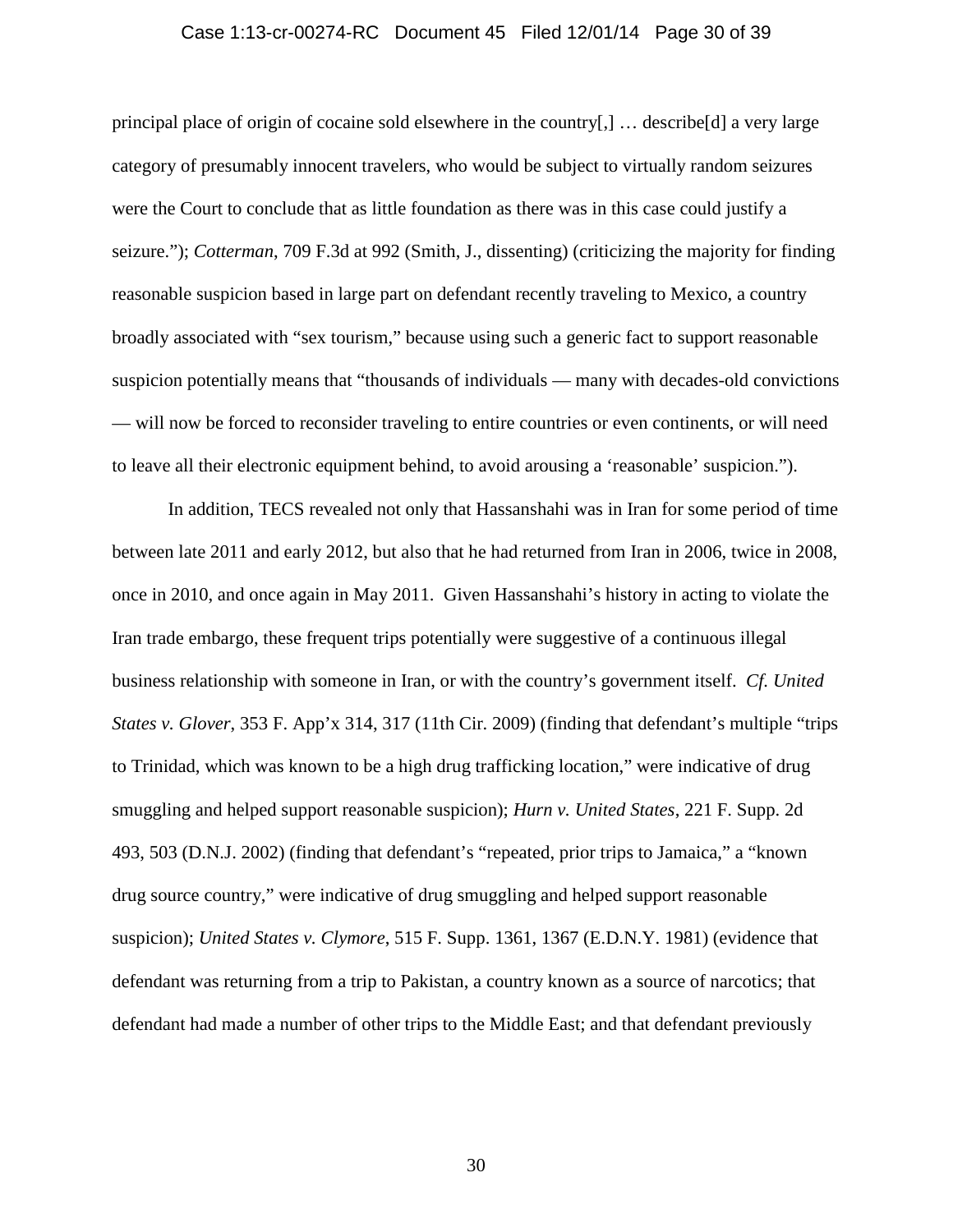### Case 1:13-cr-00274-RC Document 45 Filed 12/01/14 Page 31 of 39

had been arrested for attempted smuggling supported finding reasonable suspicion to conduct invasive strip search at airport).

This possibility was reinforced by the fact that in 2005, Hassanshahi was stopped, questioned, and then released by CBP officers after he returned from Dubai with \$15,000 in cash, an act that also might suggest continued business activity in the Middle East following the 2003 investigation. Further, when Hassanshahi landed at LAX on January 12, 2012, he had approximately \$7,000 in cash in his possession. *Cf. United States v. Chandler*, 437 F. App'x 420, 428 (6th Cir. 2011) (noting that "while the mere possession of currency is innocent behavior, the *large amount* of currency possessed by [defendant] was unusual" and indicative of a recent narcotics transaction) (emphasis in original); *United States v. Green*, 599 F.3d 360, 376 (4th Cir. 2010) (holding that the incriminating nature of a large sum of money could be "immediately inferred" when defendant was suspected of drug-related activities); *United States v. Whitney*, 391 F. App'x 277, 279, 282 (4th Cir. 2010) (discovery of roughly \$3,000 in cash in defendant's pockets during a traffic stop was an important fact for justifying reasonable suspicion); *United States v. Chhien*, 266 F.3d 1, 8-9 (1st Cir. 2001) (discovery of \$2,000 in cash during a traffic stop helped support determination of reasonable suspicion and justified a brief period of further detention); *Conrod v. Davis*, 120 F.3d 92, 97-98 (8th Cir. 1997) (discovery of \$6,000 in cash in individual's pocket and \$4,000 in suitcase helped establish reasonable suspicion). Together, these events further add to the pile of evidence known to HSI which suggested that Hassanshahi had maintained ongoing business dealings in the Middle East, and Iran in particular.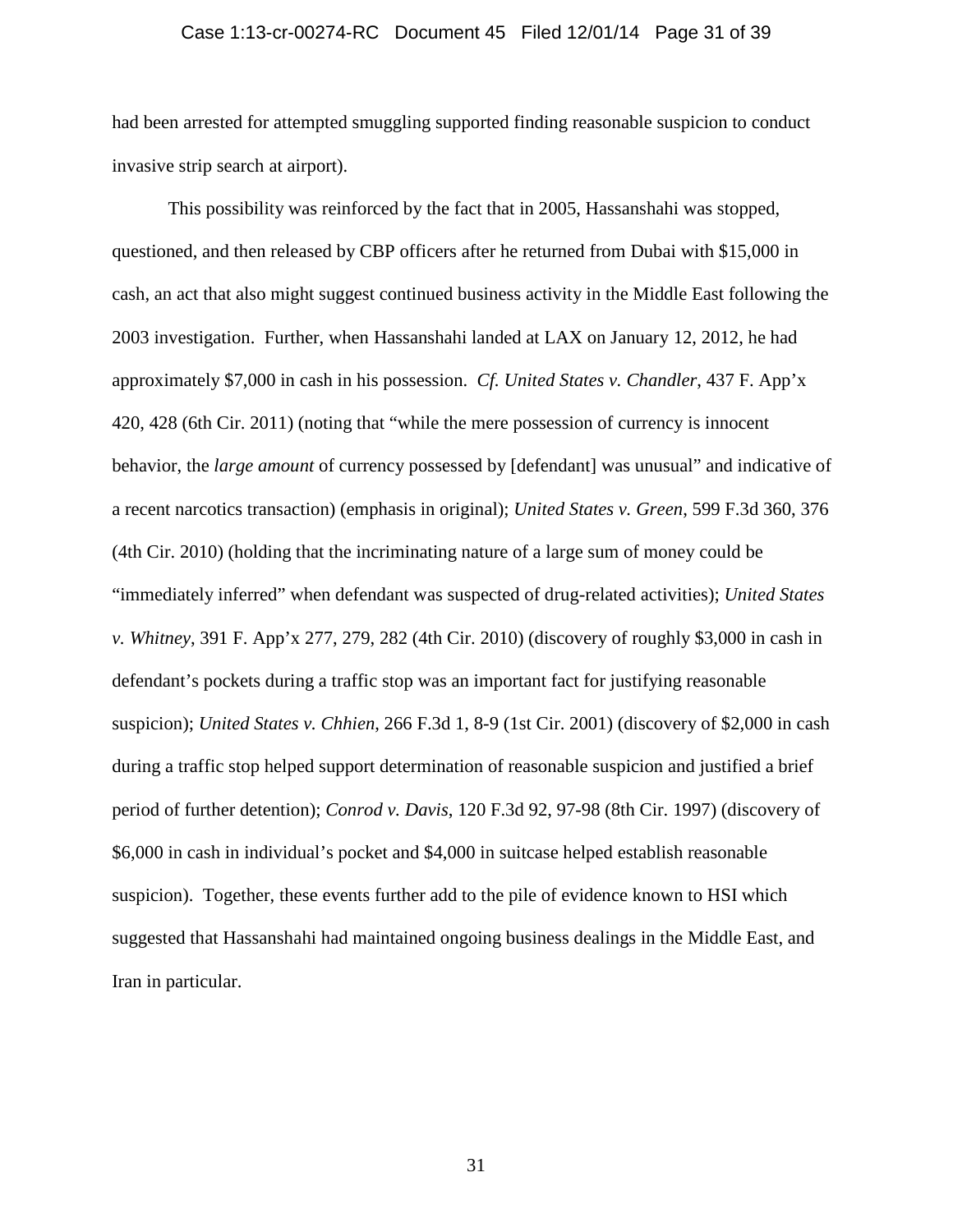#### 3. Accessing E-Mail Account In Iran And Telephone Calls From Iran

HSI also understood that Hassanshahi's e-mail account was accessed twenty-four times from an Iran IP address between December 8, 2011, and December 15, 2011. At the same time, however, this account was accessed from IP addresses in multiple other countries within minutes of apparently being accessed in Iran, which may suggest that other users had access to the account. Nonetheless, a "determination that reasonable suspicion exists … need not rule out the possibility of innocent conduct," *Arvizu*, 534 U.S. at 277, and Hassanshahi's seemingly frequent use of e-mail while in Iran suggests that he may have been conducting business while traveling to that country, especially in light of the 2003 investigation.

In addition, HSI possessed evidence that around the same time Hassanshahi traveled to Iran, he also made contact with one Iranian telephone number and received a missed call from another Iranian number. Though it certainly is possible that these two telephone calls were nothing more than innocent conduct by Hassanshahi, it also is plausible that the calls further indicated Hassanshahi's continued involvement in prohibited activities inside Iran. Again, as the Supreme Court and the D.C. Circuit have explained, "that an individual's conduct is 'ambiguous and susceptible of an innocent explanation' does not mean that it may not be grounds for suspicion: '*Terry* recognized that … officers could detain [such] individuals to resolve the ambiguity.'" *United States v. Brown*, 334 F.3d 1161, 1168 (D.C. Cir. 2003) (quoting *Illinois v. Wardlow*, 528 U.S. 119, 125-26 (2000)) (alteration in *Brown*).

# 4. Possession Of Multiple Electronic Devices At LAX

Finally, one additional fact weighs in favor of reasonable suspicion existing before the forensic laptop examination. When Hassanshahi landed at LAX, he possessed multiple electronic devices and data storage accessories, including a laptop computer, multimedia cards,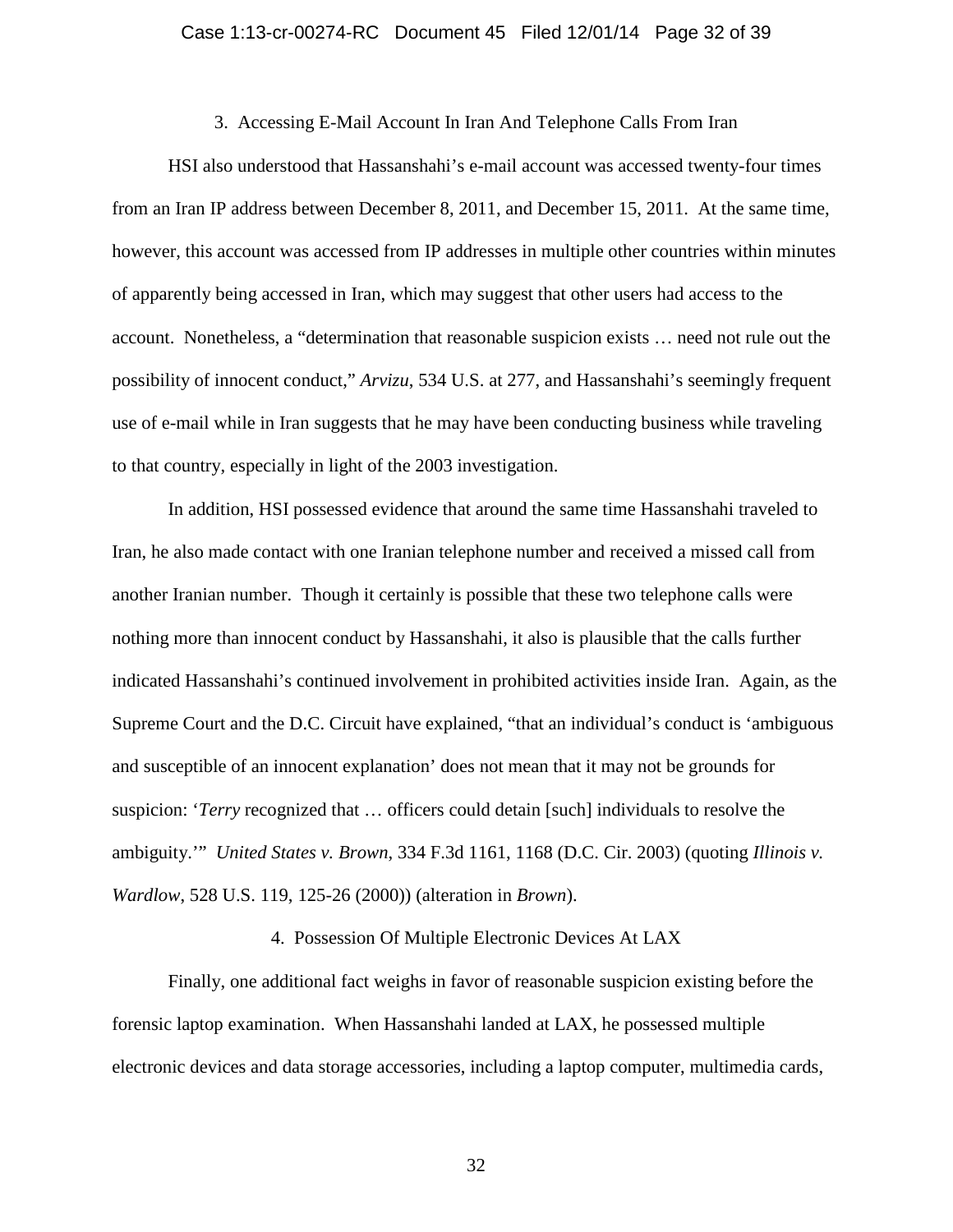# Case 1:13-cr-00274-RC Document 45 Filed 12/01/14 Page 33 of 39

thumb drives, a camcorder, SIM cards, and a cell phone. *See* 1st Arkonowitz Aff. ¶ 19. Though it generally is unremarkable nowadays for a person traveling abroad to bring a computer, camcorder, or cell phone with them, Hassanshahi's possession of multiple data storage devices appears to be inconsistent with just personal use while traveling. Instead, one reasonable inference was that these data storage devices, and thus perhaps the corresponding electronic devices as well, were necessary for conducting business while Hassanshahi was in Iran. This inference then further supports the possibility that Hassanshahi traveled to Iran to engage in the same type of business activity for which he was investigated in 2003.

5. Totality Of The Circumstances And Reasonable Suspicion

Judicial review of the Government's argument for reasonable suspicion is "not a rubber stamp." *United States v. Freeman*, 735 F.3d 92, 103 (2d Cir. 2013). At the same time, however, the Court is mindful that reasonable suspicion sets a "low threshold," *United States v. Rivera*, 353 F.App'x 535, 537 (2d Cir. 2009), and requires only a "'minimal level of objective justification.'" *United States v. Edmonds*, 240 F.3d 55, 59 (D.C. Cir. 2001) (quoting *INS v. Delgado*, 466 U.S. 210, 217 (1984)). Further, though the contemporaneous evidence against Hassanshahi was, in a vacuum, innocent — travel to Iran; telephone calls from and e-mail activity in Iran; possession of legal electronic and data storage devices while traveling abroad — "the question of whether reasonable suspicion existed can only be answered by considering the totality of the circumstances as the officer on the scene experienced them." *Id.* at 59-60 (citations omitted). Indeed, "[a]n officer's training and experiences enable him to 'draw[] inferences and make[] deductions' from seemingly innocuous facts — 'inferences and deductions that might well elude an untrained person.'" *Id*. at 60 (quoting *Cortez*, 449 U.S. at 418) (alteration in *Edmonds*).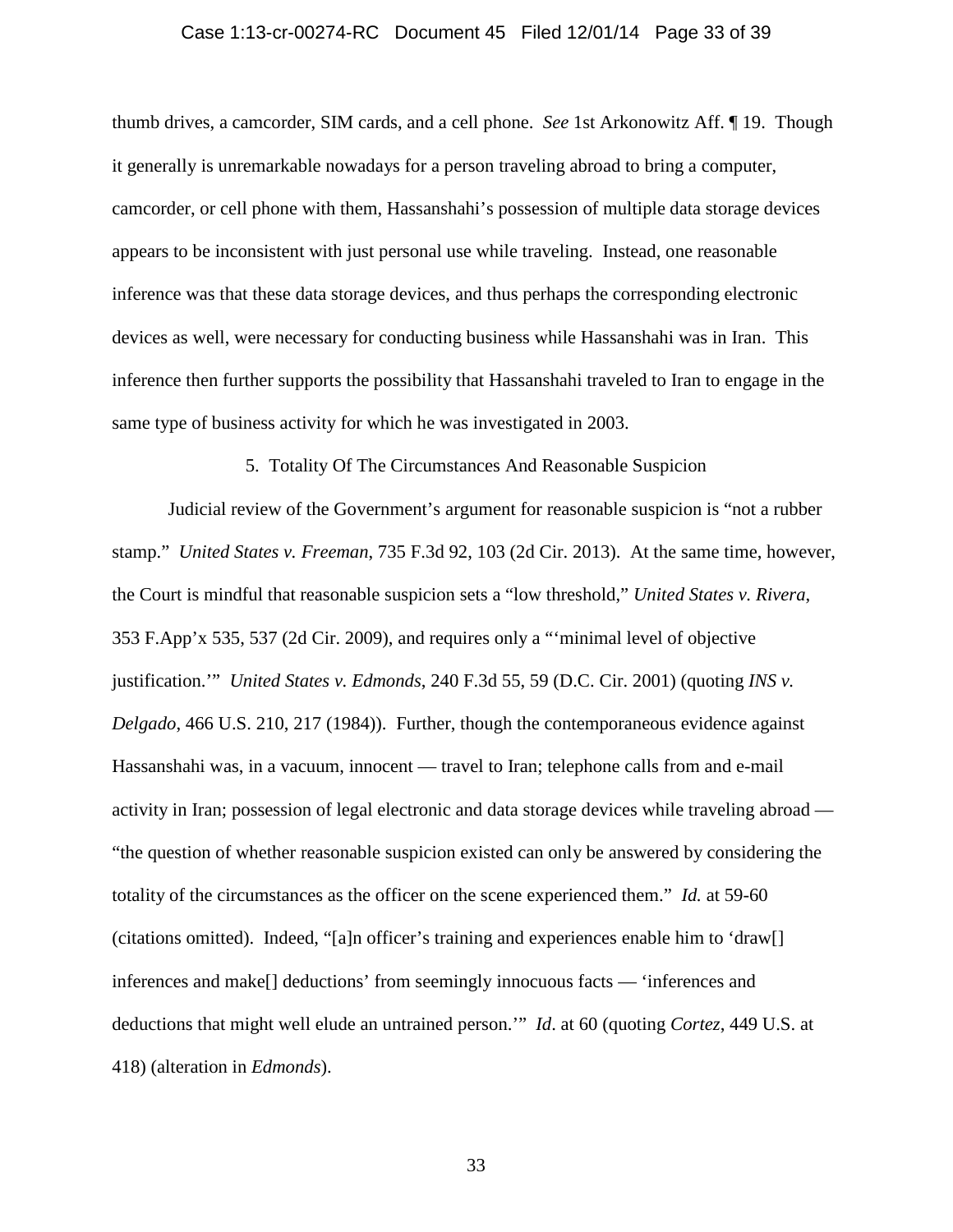### Case 1:13-cr-00274-RC Document 45 Filed 12/01/14 Page 34 of 39

Here, HSI Special Agent Arkonowitz, who was in communication with the CBP officers who detained Hassanshahi at LAX, had several years of experience working for HSI, including specific experience with criminal investigations into the illegal exportation of goods from the U.S to Iran. *See* 1st Arkonowitz Aff. ¶ 1; 2d Arkonowitz Aff. ¶ 1. The Court also must consider the innocuous facts known about Hassanshahi not only for what they suggest taken together, but also for what they suggest in the context of the 2003 HSI criminal investigation. This investigation established a clear precedent of Hassanshahi attempting to violate the Iran trade embargo, and such evidence "contributes powerfully to the reasonable suspicion calculus." *Santos*, 403 F.3d at 1132. Indeed, as one circuit court has explained, law enforcement's "knowledge of the individual's criminal history" can "help[] to dispel any likelihood that the observed conduct actually was innocent." *Monteiro*, 447 F.3d at 47.

Ultimately, based on Hassanshahi's recent contacts with Iran — including the latest trip to Iran following a series of other visits to Iran in the past few years and the recent telephone calls from Iran — the large quantity of electronic devices and cash in Hassanshahi's possession when he returned from Iran in January 2012, and the 2003 criminal investigation into what may have been similar illegal conduct, the Court finds that law enforcement possessed "specific and articulable facts," which, considered together with rational inferences from those facts, indicated that Hassanshahi may have been up to his old tricks by again conducting business in violation of the Iran trade embargo. *See Terry*, 392 U.S. at 21; *see also* Wayne R. LeFave et al., Criminal Procedure § 3.8 (5th ed. 2009) ("The *Terry* reference to when 'criminal activity *may be* afoot' strongly suggests that though the arrest standard may sometimes require that guilt be more probable than not, this is never the case as to a stopping for investigation, where the very purpose is to clarify an ambiguous situation." (footnote omitted; emphasis in original)).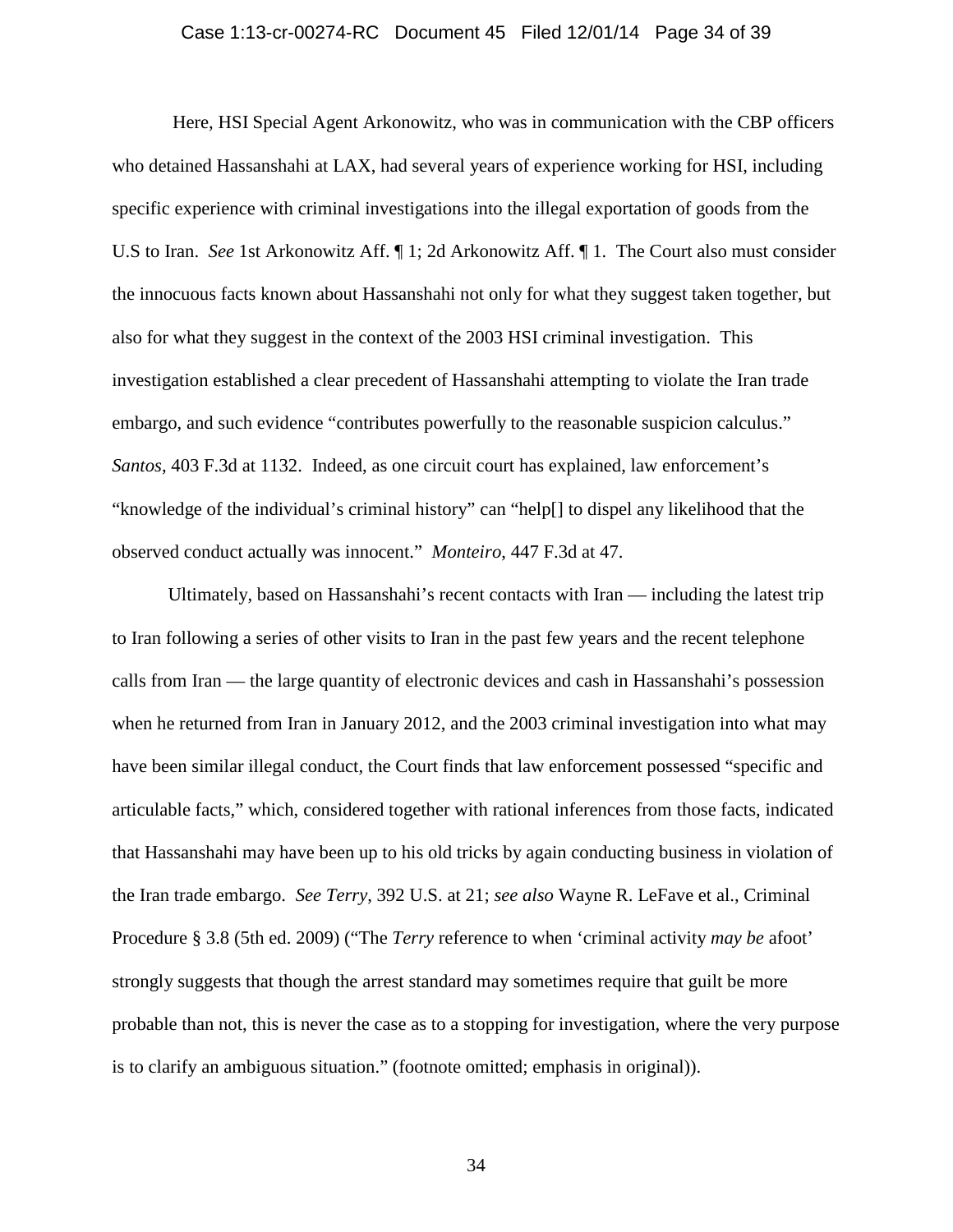# Case 1:13-cr-00274-RC Document 45 Filed 12/01/14 Page 35 of 39

Other cases in which federal courts have found reasonable suspicion based on similar or lesser evidence are instructive. For example, in *United States v. Massi*, 761 F.3d 512 (5th Cir. 2014), the circuit court affirmed the district court's finding of reasonable suspicion to justify an investigatory inspection of an airplane based on the following: the plane's "suspicious" flight path and frequent refueling stops between Orlando and Las Vegas; the registered owner of the plane having been convicted of drug trafficking approximately twenty years prior; and a passenger on the plane having recently crossed from Tijuana, Mexico, "a known hub of the illegal drug trade," into the U.S. *See id*. at 518, 522-23. Similarly here, Hassanshahi had a history of illegal conduct directly relevant to the crime for which he now was suspected. In addition, Hassanshahi had recently traveled to Iran, a suspicious country that might be considered the "hub" of his illegal activity given the 2003 investigation, and he also had made multiple trips to Iran in recent years, which together could be considered a suspicious travel history given that Iran is not a common destination for U.S. citizens.

As another example, the district court in *United States v. Bunty*, 617 F. Supp. 2d 359 (E.D. Pa. 2008), considered the defendant's motion to suppress evidence that was found on his computer equipment during a search after he arrived at a Philadelphia airport on a flight from London. *See id*. at 363-64. After concluding that reasonable suspicion was not required for the search, the district court went on to consider whether such suspicion existed anyway. *See id*. at 365. In doing so, the court found that reasonable suspicion did exist for the computer search based on the following: the defendant had been arrested for the sexual abuse of a child and recently had pled guilty to corrupting the morals of a minor in that case; the defendant possessed a letter from his probation officer giving him permission to travel to England; the defendant possessed two laptop computers, a digital camera, a cell phone, and a variety of electronic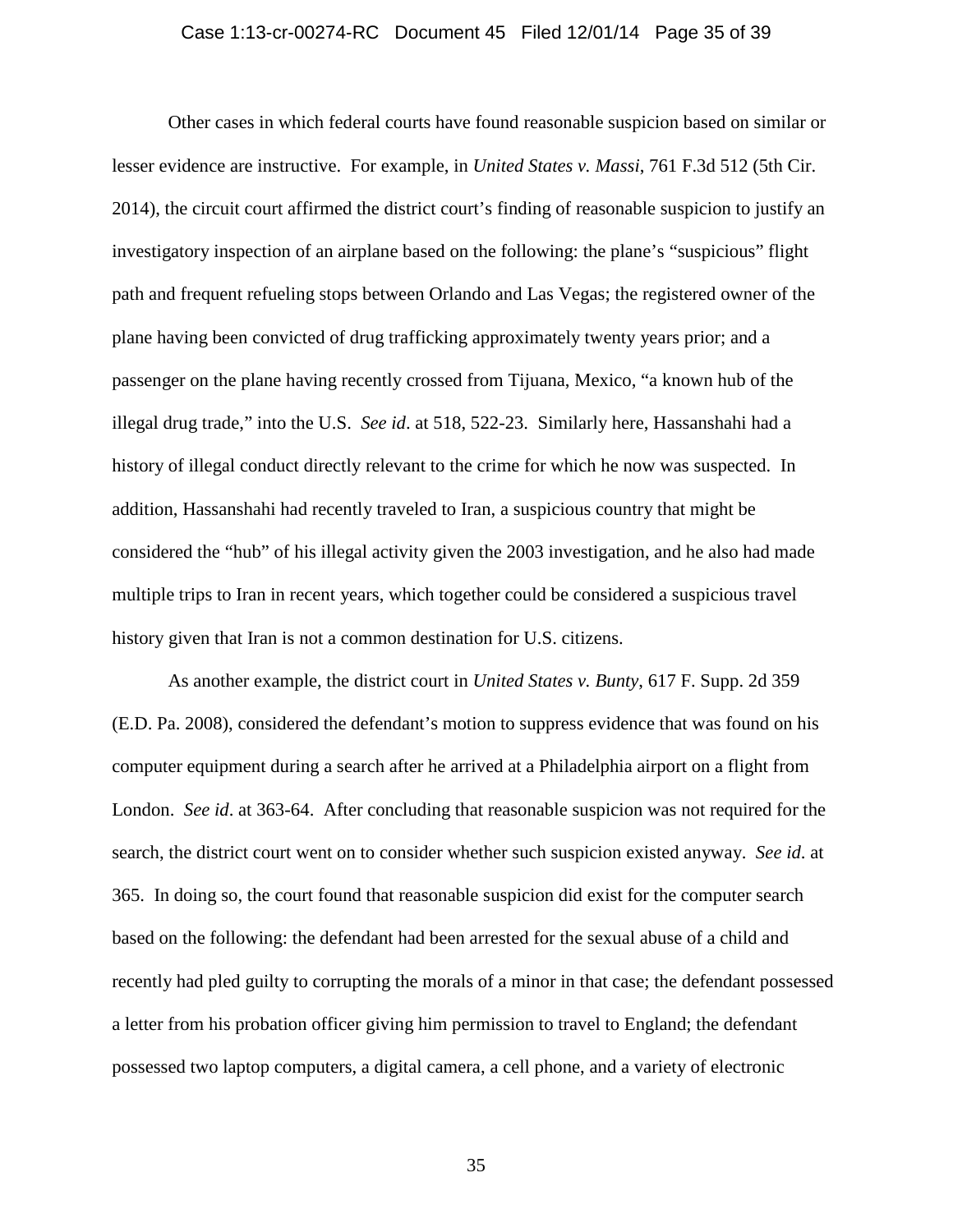#### Case 1:13-cr-00274-RC Document 45 Filed 12/01/14 Page 36 of 39

storage devices, including several compact discs, movie DVDs, flash drives, and floppy disks that could not be used with his computers; and the defendant had a history of "extensive international travel."[13](#page-35-0) *See id*.

Similarly here, Hassanshahi had a criminal history relevant to the crime for which he now was suspected — there, possession of child pornography; here, violating the Iran trade embargo. In addition, Hassanshahi had recently traveled abroad, and he also had entered the U.S. with a variety of electronic devices and data storage accessories that could have been used in furtherance of the suspected illegal activity. Indeed, unlike the defendant in *Bunty*, who had just returned from London, which itself was not especially associated with criminal activity as to the defendant or in general, Hassanshahi had traveled to Iran, which was exactly where his prior relevant bad conduct had occurred.

Finally, in *United States v. Cotterman*, 709 F.3d 952 (9th Cir. 2013), a case on which Hassanshahi heavily relies, the Ninth Circuit's *en banc* majority found reasonable suspicion to conduct a forensic examination of the defendant's computer following a border stop at LAX based on the following: the defendant's 1992 conviction for child molestation; the defendant's recent travel to Mexico, a "country associated with sex tourism," as well as other unspecified recent travel outside the U.S.; the defendant's collection of electronic equipment at the border, which included the defendant and his wife each having a laptop and digital camera, as well as one video camera between them; and the existence of password-protected files on the defendant's computer. *See id*. at 968-70.

The Court finds that for several reasons, the facts supporting reasonable suspicion here are significantly more probative of ongoing criminal activity than the facts in *Cotterman*. First,

<span id="page-35-0"></span><sup>&</sup>lt;sup>13</sup> It is unclear from the district court's opinion whether this travel referred to defendant's recent trip to England or other unknown international trips.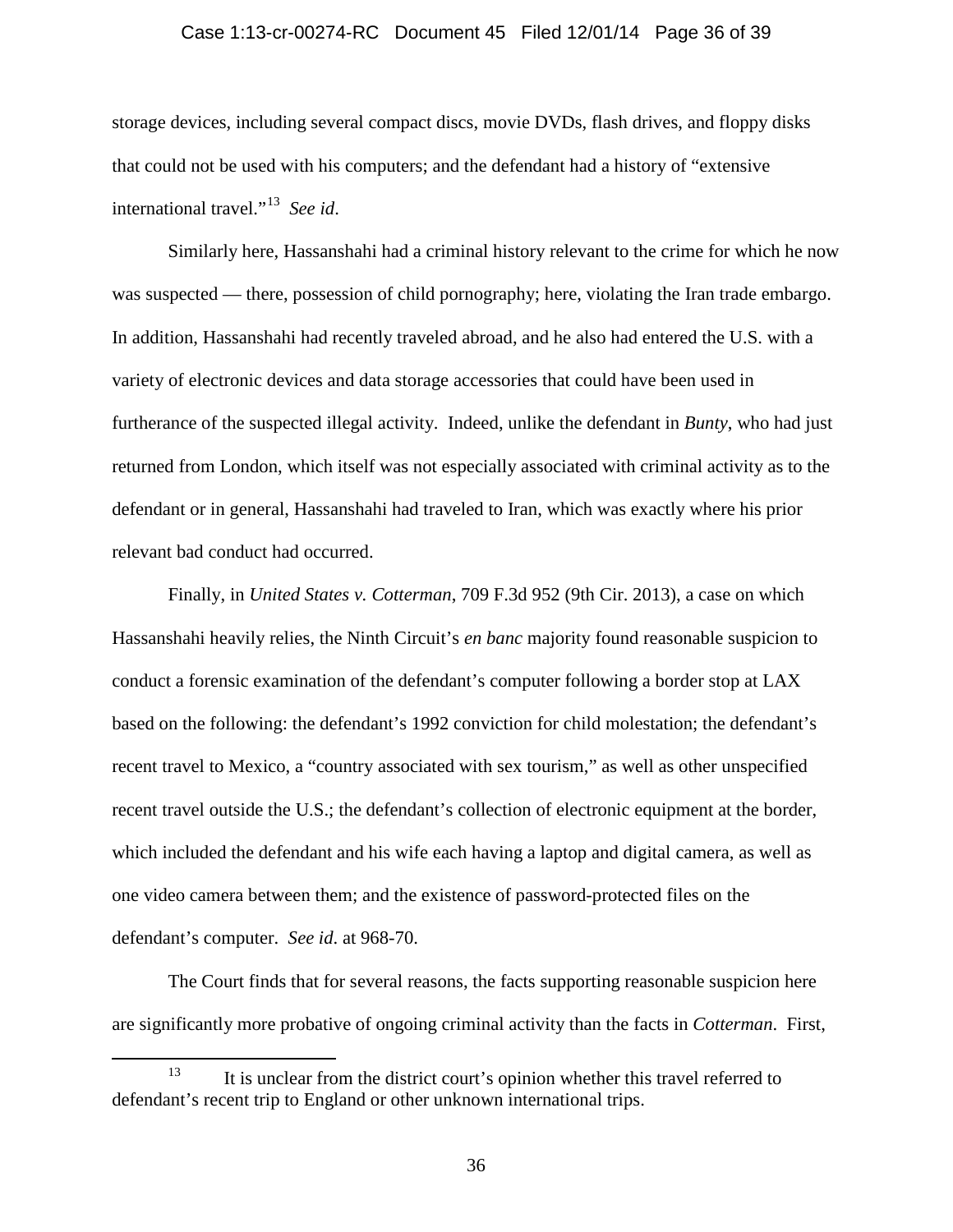### Case 1:13-cr-00274-RC Document 45 Filed 12/01/14 Page 37 of 39

Hassanshahi's criminal history was only eight years-old at the time of the forensic examination, whereas Cotterman's conviction was fifteen-years old when the examination of his devices occurred. *See id*. at 957. Second, Cotterman's recent travel to Mexico, a "country associated with sex tourism," falls very close to the category of evidence that the Supreme Court has cautioned against using for reasonable suspicion because it "describe[s] a very large category of presumably innocent travelers," *Reid v. Georgia*, 448 U.S. 438, 441 (1980), while Hassanshahi traveled on multiple occasions to the specific country at issue in the 2003 criminal investigation, thus making his travel far more probative of criminal conduct.<sup>[14](#page-36-0)</sup> Third, Cotterman and his wife each carried a laptop and digital camera when traveling to Mexico, as well as one video camera between them, which altogether does not appear particularly remarkable for international tourists. *Cf. Cotterman*, 709 F.3d at 992 (Smith, J., dissenting) ("In today's world, the fact that Cotterman and his wife each carried a laptop and digital camera when traveling internationally, as well as one video camera between them, is no more evidence of 'sex tourism' than of any other kind of tourism."). Hassanshahi, on the other hand, possessed a laptop computer, multimedia cards, thumb drives, a camcorder, SIM cards, and a cell phone, which together suggest a person engaged in business while traveling to Iran, not tourism. Finally, while the Ninth Circuit majority relied on Cotterman having password-protected files on his computer as the last fact supporting reasonable suspicion, several much more probative facts were known

<span id="page-36-0"></span><sup>&</sup>lt;sup>14</sup> A more analogous situation would have been, for example, if Cotterman's 1992 conviction specifically involved child pornography that he had obtained from, or that perhaps had been made in, Mexico, which would have made his travel to Mexico more relevant and specific than just a visit to a country generically associated with certain criminal activity. *Cf. Cotterman*, 709 F.3d at 992 (Smith, J., dissenting) ("[T]he fact that Cotterman was returning from Mexico fails to support a finding of reasonable suspicion. Mexico is a popular travel destination for Californians, including those who travel to Mexico for its beaches, culture and weather, and not for its sex tourism. Travel to Mexico simply does not support reasonable suspicion without more specific evidence that Cotterman traveled to a particular establishment, city, or even region, associated with sex tourism.").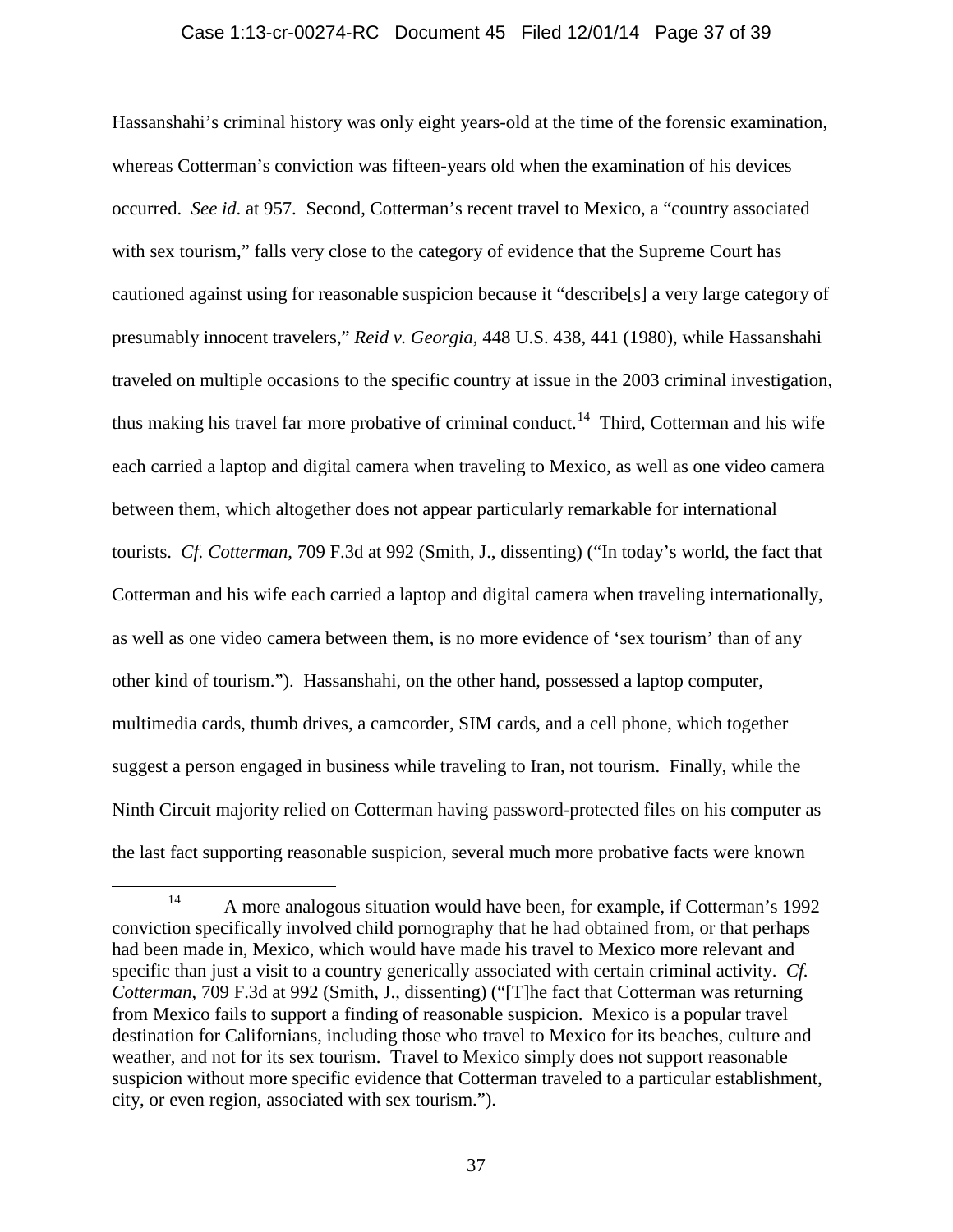#### Case 1:13-cr-00274-RC Document 45 Filed 12/01/14 Page 38 of 39

about Hassanshahi, such as the two recent telephone calls from Iran, the 2005 questioning by CBP officers after Hassanshahi returned from Dubai with \$15,000 in cash, Hassanshahi's multiple other trips to Iran in recent years, and Hassanshahi's possession of \$7,000 in cash when he arrived at LAX in January  $2012$ <sup>[15](#page-37-0)</sup>

\* \* \*

The D.C. Circuit has held that "even though a single factor might not itself be sufficiently probative of wrongdoing to give rise to a reasonable suspicion, the combination of several factors — especially when viewed through the eyes of an experienced officer — may." *Edmonds*, 240 F.3d at 60. That is exactly the case here. Through the combination of multiple factors, none of which individually constituted direct evidence of criminal activity but all of which were consistent with the scheme uncovered during the 2003 HSI investigation, the Court finds that reasonable suspicion existed to conduct the forensic examination of Hassanshahi's laptop. Having reached this conclusion, the Court need not address whether reasonable suspicion was required as a matter of law because that question is rendered moot.

### **IV. CONCLUSION**

For the foregoing reasons, the motion to suppress is **denied**. An order consistent with this Memorandum Opinion is separately and contemporaneously issued.

<span id="page-37-0"></span><sup>&</sup>lt;sup>15</sup> In his reply memorandum, Hassanshahi compares the facts known about him to the facts on which the district court found reasonable suspicion for a forensic examination in *Saboonchi*, 990 F. Supp. 2d 536 (D. Md. 2014). Without doubt, more information was known about Saboonchi than was known about Hassanshahi at the time of the respective forensic examinations. *Saboonchi*, however, does not set the floor of what evidence is required for reasonable suspicion, and in fact, the district court there indicated that the evidence may even have met the much higher probable cause threshold. *See id*. at 571 ("All of this is more than sufficient to give rise to reasonable, particularized suspicion — if not probable cause — that Saboonchi was involved in violations of export restrictions on Iran.").